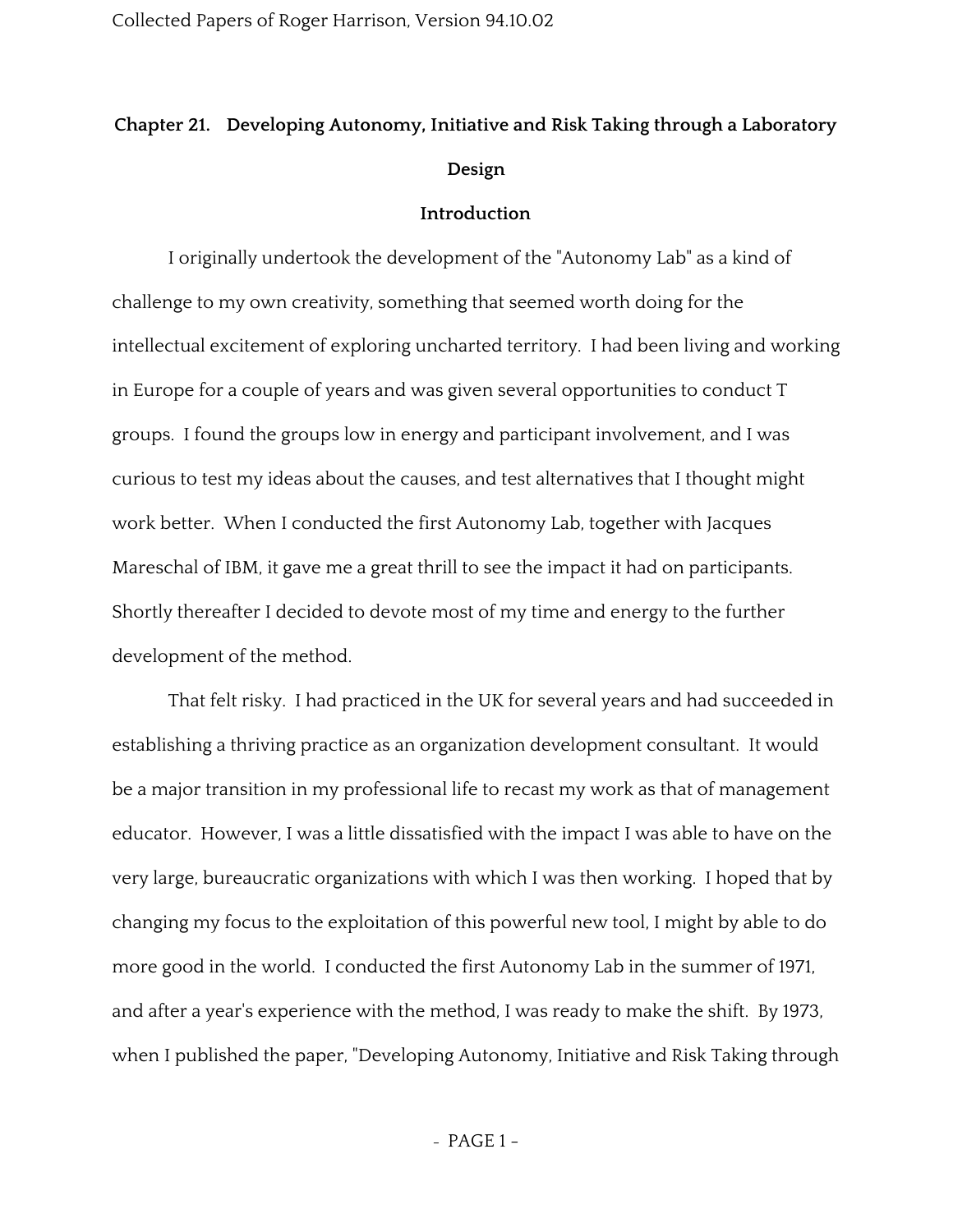a Laboratory Design," I was well launched in my new career. In the early seventies I designed and promoted a host of variations on the method in all sorts of management education settings, and I took it as far afield as southern Africa. I used the method in business schools under the auspices of Charles Handy at the London Business School, and Hans van Beinum at the Stichting Bedruifskunde in Rotterdam. I designed a self managed learning approach for training organization development consultants, applying it with Fritz Steele in the NTL Institute's Program for Specialists in Organization Development. Then Ian Mangham and I created a three month program in the management of change in the UK, using a self directed approach.

Eventually my use of these methods led me, together with David Berlew, into the development of the Positive Power & Influence Program, described in the next paper, and the creation of a management training business that involved me until 1981, when I once again turned my attention towards organization development. Although I have done little training in recent years, I have never lost my enthusiasm for the principles described in this paper, which I have found to provide a strong and flexible foundation for the empowerment of the learner, in whatever setting they are applied.

#### **Developing Autonomy, Initiative and Risk Taking through a Laboratory Design**

The scene is a fifteenth century castle converted into a hotel standing in the midst of rolling countryside somewhere in Northern Europe. The characters are twenty middle managers, about half line and half of them staff, and two behavioral scientists. The time is a Sunday evening, the opening session of the first Laboratory in Initiative and Autonomy. The first behavioral scientist is speaking.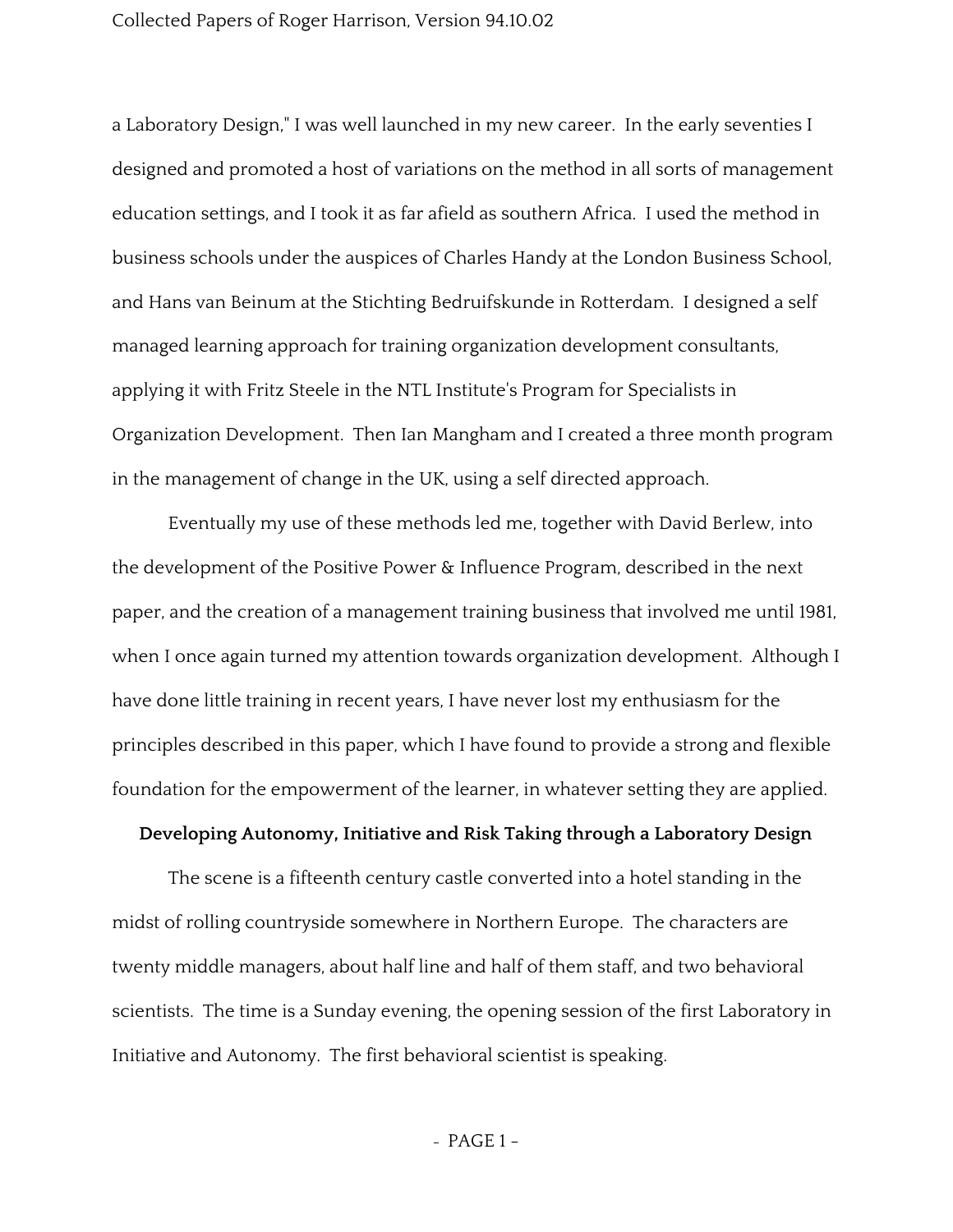"Most of us, most of the time are so bombarded with expectations, demands and influence attempts of others that it often becomes very difficult to hear messages from *inside* about what we would like to do, how we think the job ought to be done, what experience we think would be interesting, exciting and good for our own growth. In most management development courses it's the same: We're exposed to a lot of pressure to be more sensitive to people, or more rational in our approaches to planning, to be more receptive or more proactive, and in general to follow out someone else's formula for managerial success. Everyone seems to have a slogan, a package or a formula they want to use to change our behavior, our values, our styles.

"In contrast, this laboratory is an exercise in finding your own interests, strengths, and paths to growth and development. We don't believe there is one right way to do any job as complex as the ones you hold, not least because you all have different strengths, motivations, backgrounds. We believe neither that managers are born nor that they are made; on the contrary we think that in large part they create themselves. This laboratory will provide, we hope, a week of open time and a wide variety of resources for you to do just that. We hope that by Friday you may have a clearer idea as to some of the ways in which you would like to grow and develop and that you will have learned quite a lot about how to explore and use the environment actively to further your own growth.

"In order to facilitate listening to yourself we will place as few restrictions on you as we possibly can. In fact, the only required activity in this laboratory is a two hour meeting from four to six each afternoon for which you will be divided into two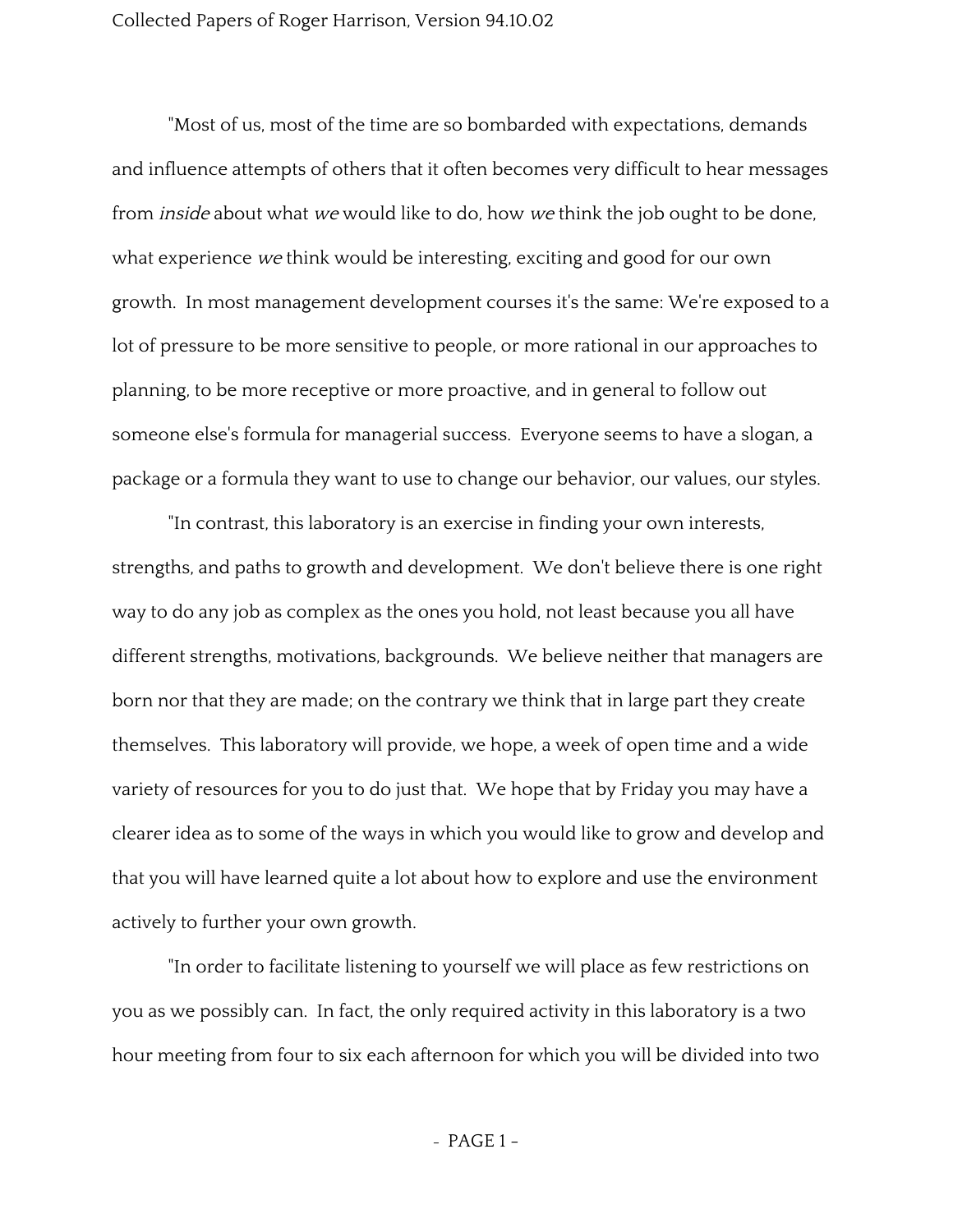groups of ten, each meeting with one of us. These meetings are obligatory, and in them you will be expected to share with others what you have been doing. The meetings are a chance for the staff to keep in touch with everyone in the lab, and we hope that they will also be an opportunity for you to learn from one another's experiences, help each other to make best use of the learning resources here, and to deal with any of the issues which arise between you and the staff.

"There are no times which are arbitrarily assigned to work or to free time. The time is all free for you to use in your own best interests: to work, to play, to contemplate, to be responsible or irresponsible. Unfortunately the hotel management is not as flexible as we are: The hours between which various meals can be taken are posted over there on a flip chart. So far as we are concerned, the only requirement that you be anywhere or do anything in particular is the two hour daily meeting.

"Before our meeting began those of you who were wandering about will have noticed that this main conference room is stocked with a large variety of learning resources. In selecting them we have tried to offer as many options as possible as to learning processes. What they all have in common, however, is that they have been selected to enrich your thinking, experiencing and understanding of yourself as a person, in relationship to other people, and in your role as a manager. On the table over there are various diagnostic instruments which you can use to assess your own management style, your blocks or difficulties in creative problem solving, your preference for one or another learning process, your dominant motives and so on. Across the room there is a collection of books and articles. We have included writings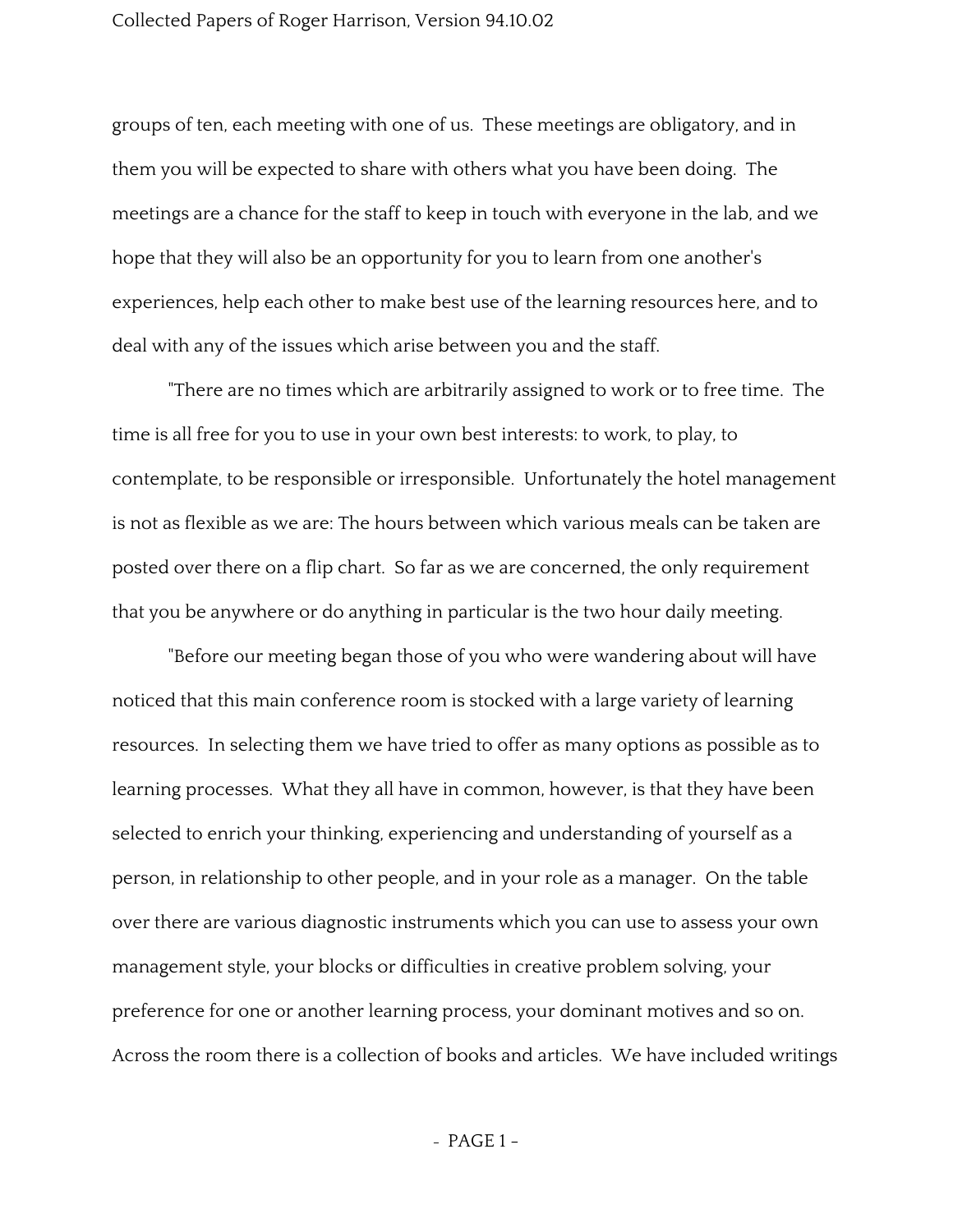about behavioral sciences in management, humorous and serious observations on organizational life, messages on how to achieve fulfillment and personal growth, and even some fairly subversive writings about how to change organizations from the inside. The library doesn't necessarily reflect our views about what is true, good, or right; it does, however, represent our choice as to what is interesting, significant or worth thinking about.

"You will have noticed that we have also provided a variety of games and exercises. Some of these are standard management training and group dynamics exercises where we have run off all the materials you need to conduct the exercise. Others are handbooks or manuals of exercises which you may want to thumb through and try out. We have also selected a variety of psychological games which we think you may find interesting, and we have on hand some tape recorded instructions which allow you to conduct group and interpersonal learning activities without staff assistance. Lastly, we have provided a set of exercises called the Blocks to Creativity which permit you to explore in a self directed way fourteen different barriers to personal productivity and creativity, and hopefully to overcome these to some extent.

"This array of materials is far more than enough for anyone to cover during the week, and we hope you will be as selective as we have been wide ranging in choosing it. In order to give you a good start in exploring these materials we have made four lists of activities which we believe to be interesting and useful. These are posted on the walls. We suggest that between now and the beginning of the meeting at four tomorrow afternoon you complete at least one exercise from each of the four lists.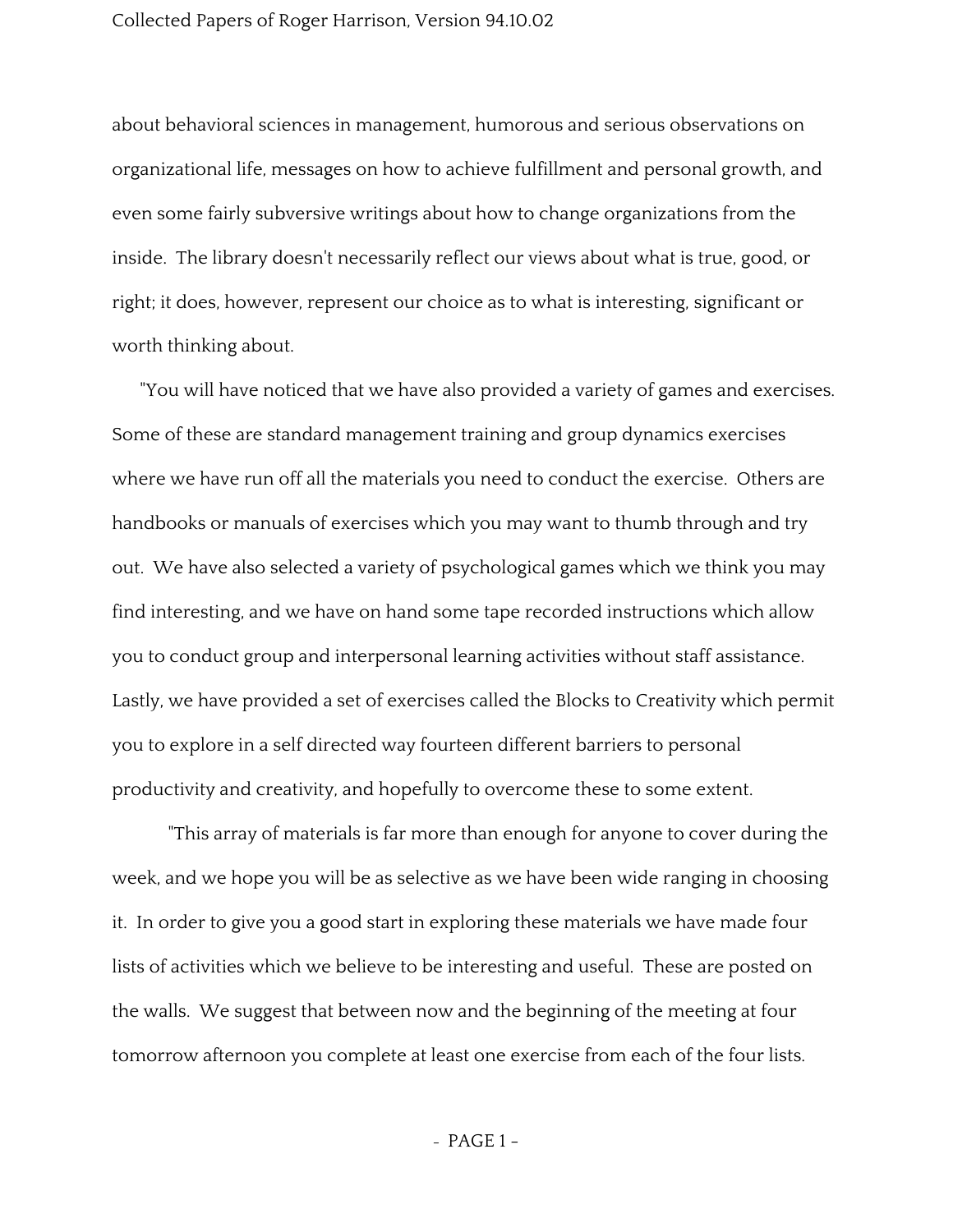There is one list of diagnostic exercises, things you can do to assess your styles, skills, or to uncover some difficulties you may have. There is one list of exercises which can be done alone, another for two person exercises, and a third consisting of learning activities which require a small group. It is part of your training in initiative that once having decided on a two person or small group exercise, you are responsible for recruiting from amongst the participants the other people required to carry out the learning activity. If you get really stuck, you will usually find that one of the staff will be glad to join in.

"In exploring the resources of the laboratory, you will find it important not to overlook those of the other participants and of the staff: That is, the human resources which are here. In any collection such as ours there is a vast array of experience and talent which can be of use to all of us in our own learning and problem solving. The problem is to find out what is there through taking initiatives to get to know the others and interact with them in various settings. As staff we will take some responsibility for making our resources more readily available. We will try to respond to any request for help, information or even advice, and we will initiate conversations with you about your activities and learning experiences when that seems to be appropriate. We do not intend to be passive observers of the scene, but rather active participants in it. We expect initiatives from ourselves as well as from you, but if our work is to be of most use to you it had best be shaped by the actions you take towards us.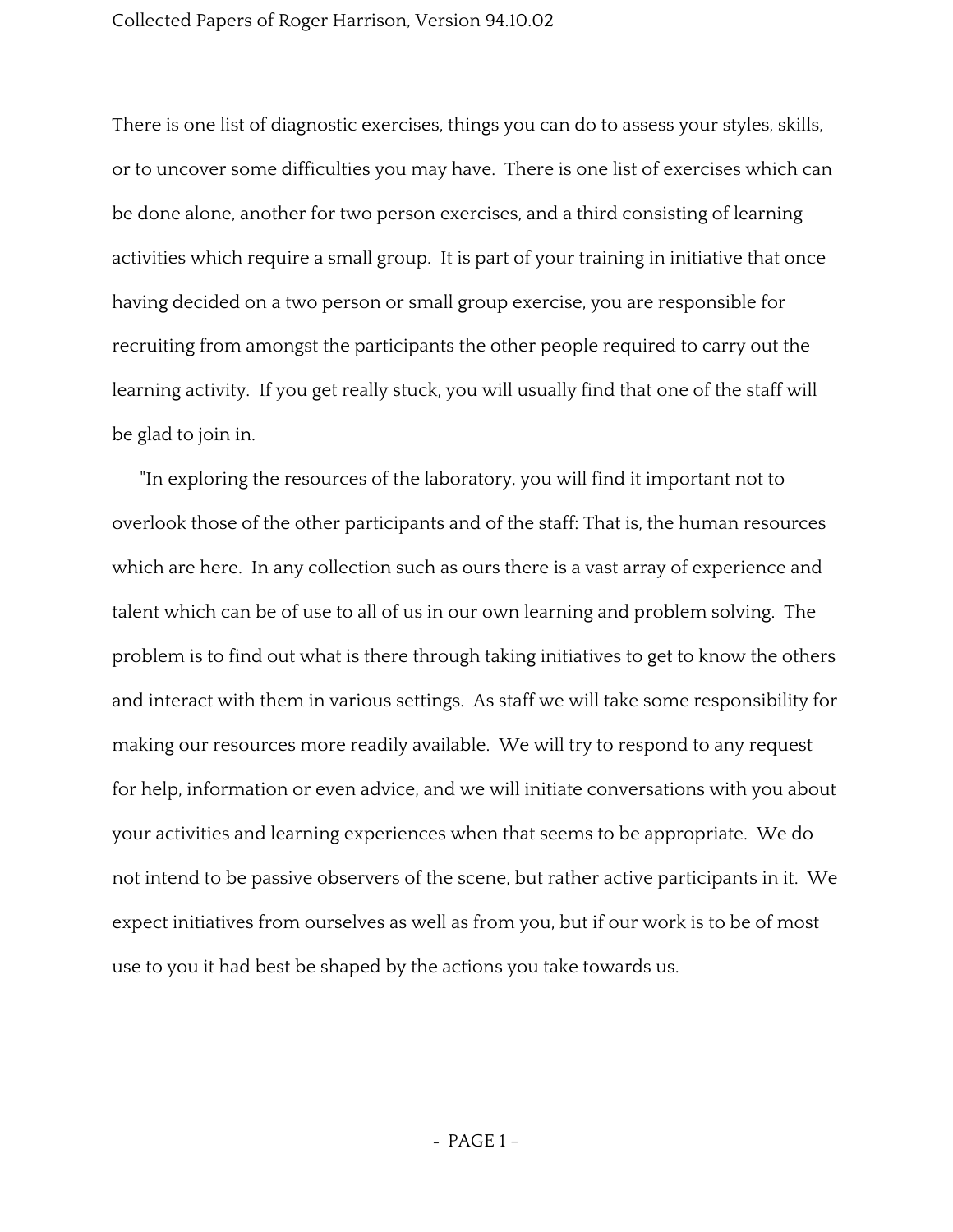"That's about all we have to say for now. We will be glad to answer questions from those of you who feel the need for clarification; for those who don't I suggest you get started with one or another of the suggested learning activities on the four lists".

The group breaks up. Some wander a bit aimlessly about the room looking at the materials; others study the lists of suggested activities, and some ask questions of the staff about them. Gradually most of the participants find something to do: Some go off towards their rooms purposefully clutching stacks of material; others drift off to the bar to discuss this new experience.

# **The scene shifts to 10:30 the next morning.**

One participant is deep in conversation with a staff member who had observed that he looked a bit lost and had asked him how things were going. The problem, a common one, is that the participant has been unable to articulate any learning needs which he could see as related to any of the materials offered. The staff member is questioning him deeply about his work and career aspirations and will end by making several concrete suggestions as to diagnostic instruments or learning activities in which he might engage.

Several members are sitting about the room working on the "Personal Inventory" which is the diagnostic instrument for the Blocks to Creativity. These are learning materials developed by Sandra and Ed Nevis of the Cleveland Gestalt Institute (no longer available in any form in 1994). They will identify three or four "Blocks" such as Fear of Failure, Reluctance to Let Go, Frustration Avoidance, Impoverished Fantasy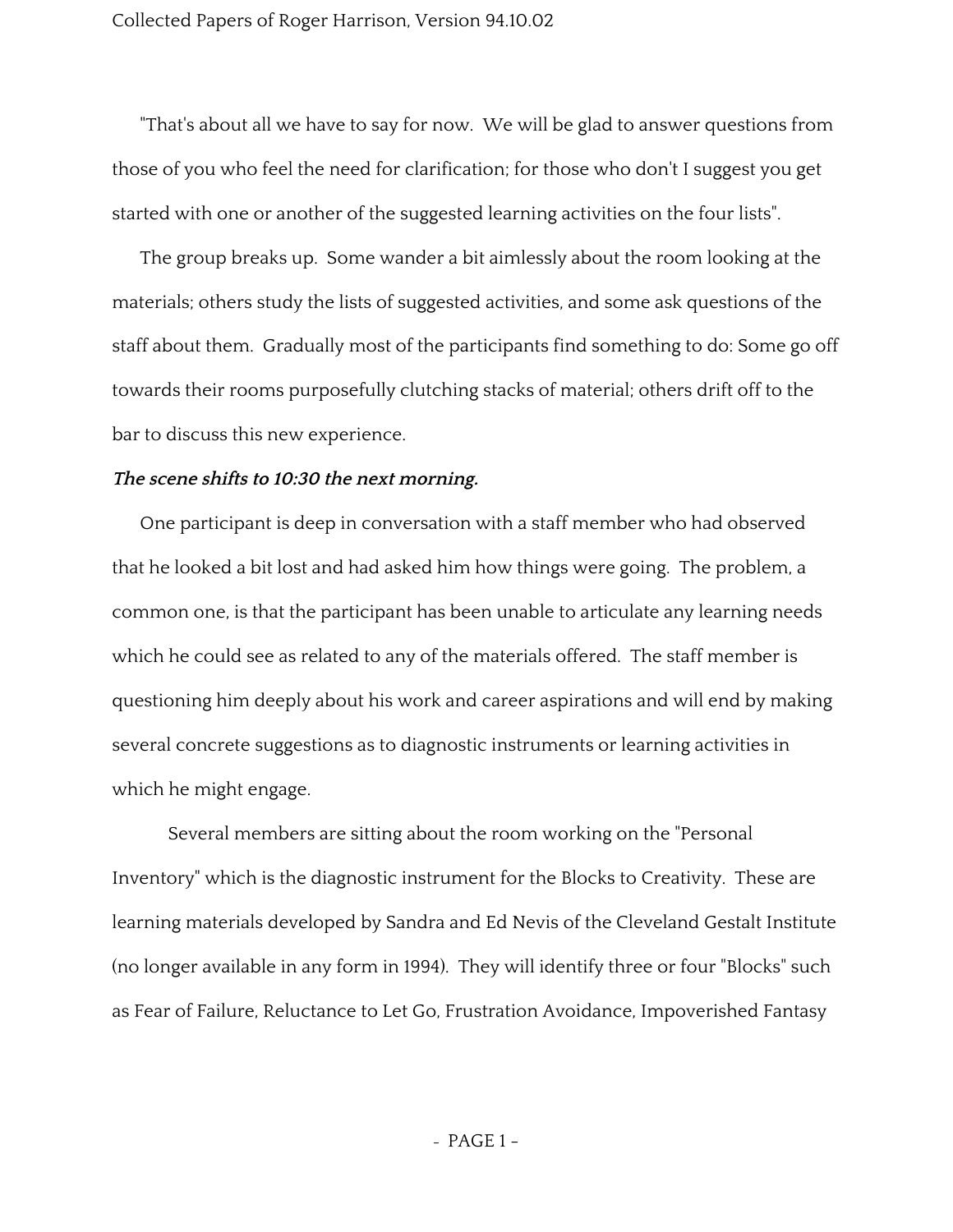Life, or Reluctance to Exert Influence. They will then take a workbook for each of the Blocks they have decided they would like to work on.

Each workbook contains about a dozen exercises designed to increase awareness of the Block and provide practice in overcoming it. The exercises use a variety of media and materials. Some can be done alone, while others require a pair or a small group of people.

Other participants are not in evidence at the moment and may be in their rooms, walking in the grounds of the castle or on some errand into the village. For the most part it appears that people are working alone. There are a couple of pairs, but they seem to be composed of people who have known each other previously. A few initiatives have been taken towards the staff to ask for information about materials, but the participants have so far treated each other rather gingerly.

#### **Four <sup>o</sup>'clock Monday afternoon.**

In the small group meetings the staff members issue a questionnaire asking participants to rate the level of their own risk taking so far, write down the number of initiatives they have taken towards others, and estimate the proportion of time they have been truly autonomous (i.e. doing what they really wanted to do, rather than simply following custom, or the influence of staff and other participants, or doing what they felt their home organization would expect them to do in this kind of learning situation). Each participant is also asked to rate his involvement in the laboratory at this moment, as well as the degree of positive or negative feelings he has about it.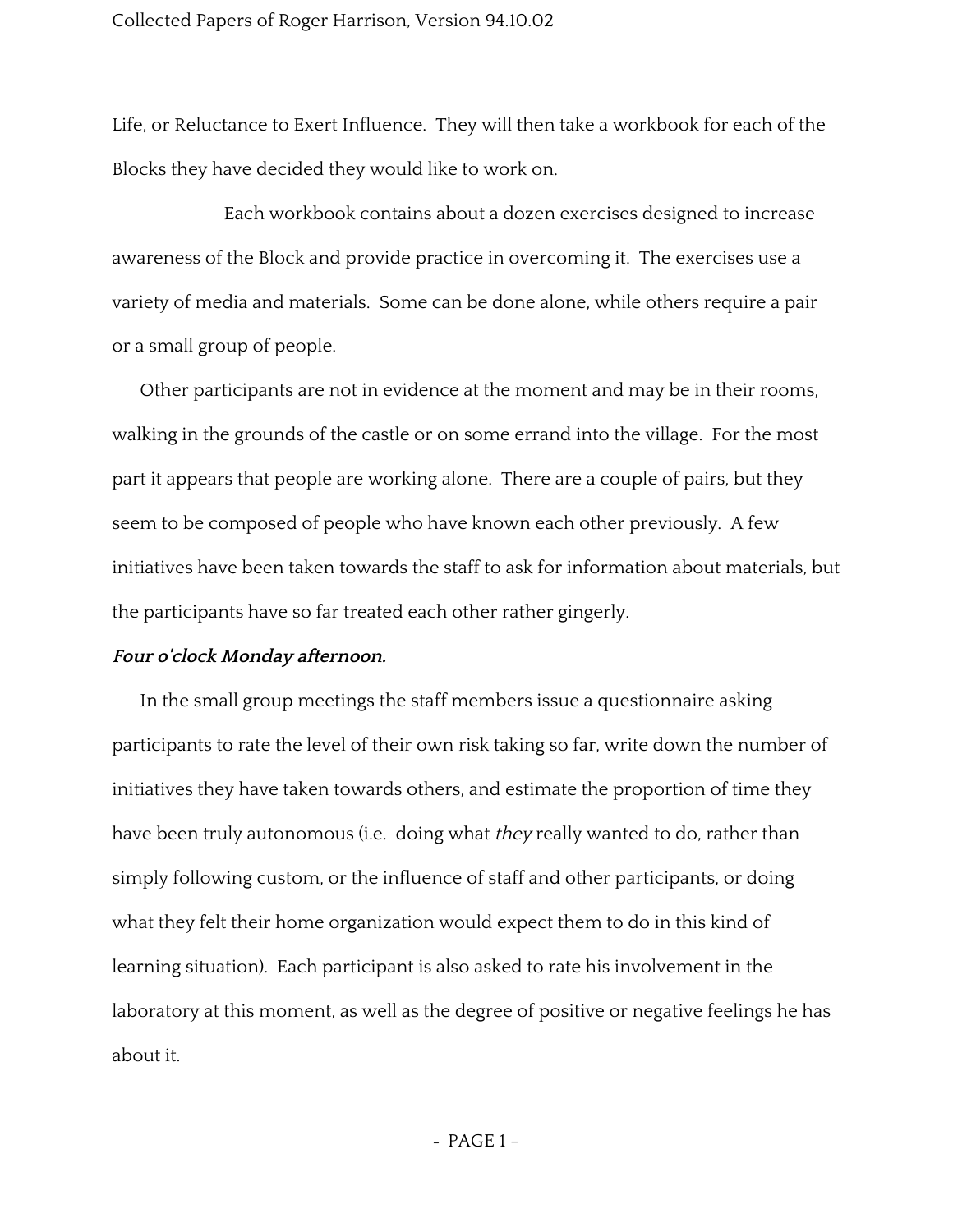These results are then tabulated and posted and discussed by the group at some length. One group is rather divided in their ratings. Some members are highly involved and see themselves as exercising a fair degree of autonomy and beginning to take some initiatives (though not so many as they would like to). Others are completely "turned off". They complain variously that they don't see the relevance of this kind of education to their work; that the materials seem disorganized and difficult to use; that when they try exercises in the Blocks to Creativity they "don't feel anything"; that even if they do learn to exercise autonomy and initiative in the laboratory, they will have little opportunity to do so in their jobs back home; and so on. The most aggressively outspoken and articulate of the "dissidents" is a former military officer, now Operations Manager for a large international trucking firm. The main burden of his message is that the staff should clarify the precise objectives to be achieved in the course and should set up and conduct those activities required to reach those objectives. He is strongly supported by other members of the group and equally strongly attacked by several others who claim that he has missed the whole point of the laboratory and wishes not only to give up his own freedom but to regiment everyone else into the bargain. The issues are hotly debated but are no closer to resolution at the end of the meeting than they were at the beginning.

During the meeting the staff member remarks that most of the learning activity that he has seen going on was individual or in pairs and asks the group members to explore some of the inhibitions and barriers which prevent them from approaching others and initiating activities with them. There is some fairly open sharing around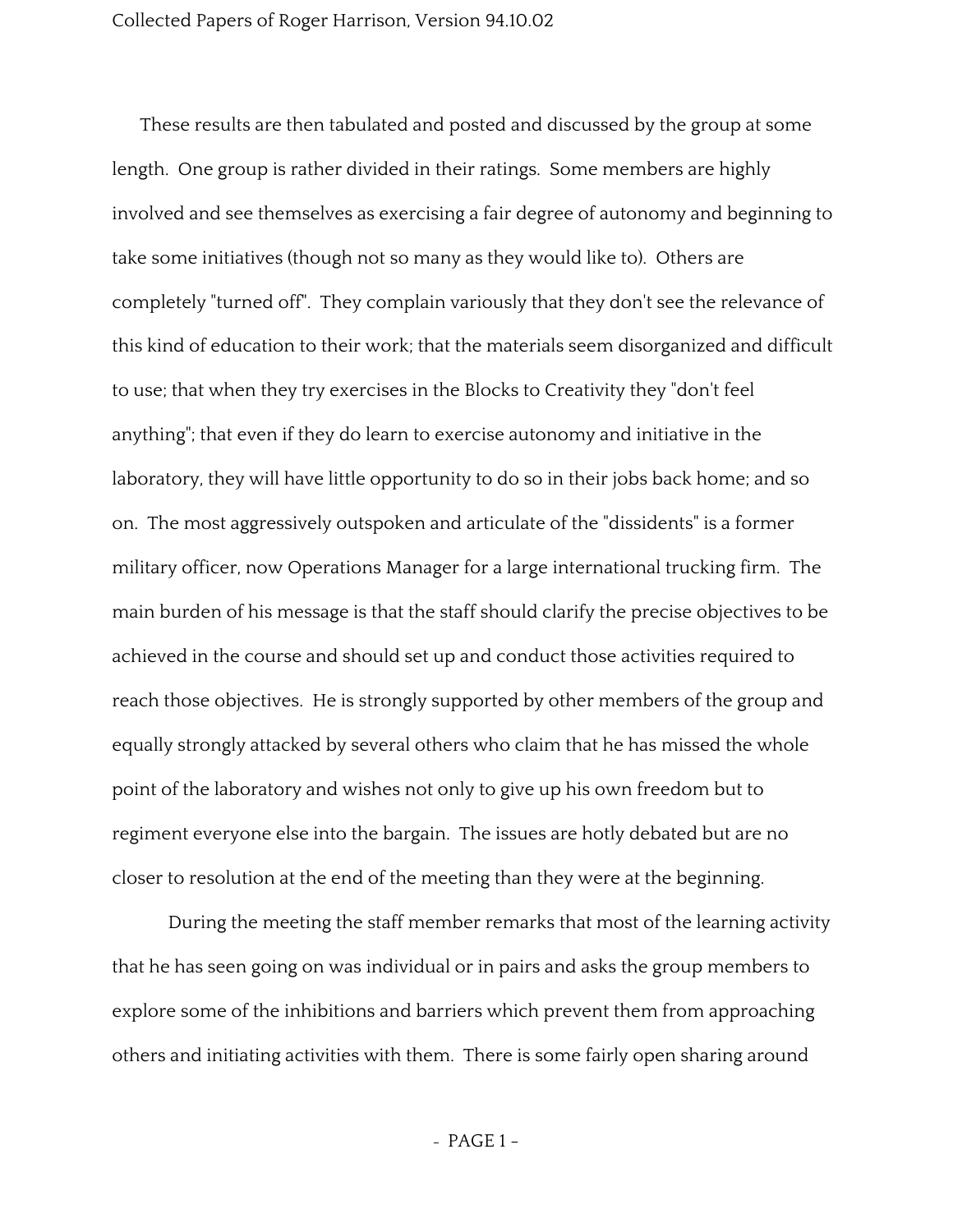this issue. The staff member also points out that the staff are willing to suggest and if necessary conduct as highly structured learning activities as the participants desire, and that if those who are experiencing a lack of direction and purpose will come along for a chat, he will be glad to make some specific suggestions for learning activities. One or two of the participants visibly brighten at that, but the Operations Manager is not mollified. What he thinks the organizers should do is to establish a clear set of objectives for the course and conduct learning activities that are clearly related to these objectives. That is their job, not that of the participants.

## **Moving ahead to Wednesday afternoon.**

The scene has changed considerably. The main conference room where the materials are kept has a disheveled, used look with books, articles and test papers scattered about where participants have left them. A group of four are gathered round the table playing a game of Executive Decision, a management game which emphasizes judgment and risk taking in buying and selling. Another group are in a corner rolling dice. They are playing a new game invented by one of the staff members on the inspiration of Rhinehart's "The Dice Man" (Rhinehart, 1971). It is an anti-decision making game in which players experiment with how it feels to give up control of their behavior to blind chance for an hour or two. Each of the players has listed several activities which he thinks he ought to or might like to engage in during the afternoon and they are rolling dice to see which ones they will actually carry out. The game is designed particularly for people who underuse or inhibit their own playful and creative impulses by an overemphasis on efficiency, planning and "making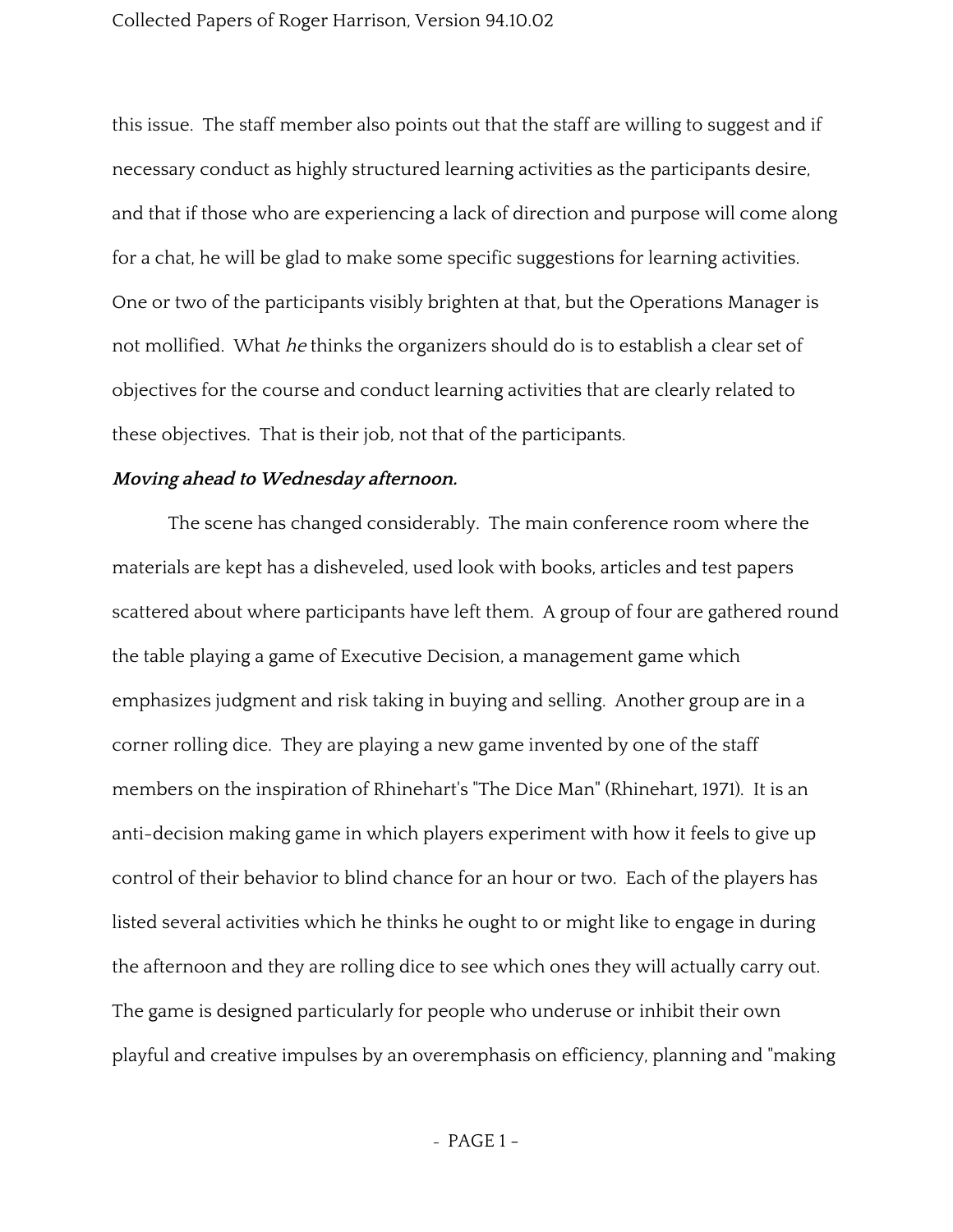every minute count". At the conclusion of the dice rolling one member goes off to get the hotel's vacuum cleaner and begins to clean and straighten up the main conference room; another goes out to the back of the castle to make a sketch of an erotic bas relief set into the wall there; a third takes a book and goes to his room to read; and the fourth goes off to arrange a talk with one of the laboratory participants with whom he has spoken very little because his initial impressions of him were rather unfavorable.

Another group are having an "encounter session" in one of the smaller rooms. They are using a tape recorded set of instructions to guide their activities. They have had one session already, have become very enthusiastic about this (to them) new way of learning and getting closer to others, and the members are developing a certain elitist and cliquish attitude towards themselves.

There remain some who are working as individuals or in pairs. Two or three have developed rather well articulated self development plans using the Blocks to Creativity. The Operations Manager is still aggressively skeptical, and although he does not resist attempts to involve him in the activities of others, he initiates none himself and professes himself to be unaffected by those in which he does participate. Another, sadder case is presented by a middle aged bureaucrat who is simply bewildered by the proceedings. On inquiry by the staff member who has been working with him, it has developed that when he was offered a chance to attend the laboratory by his Personnel Officer he agreed without questioning what kind of a training course it was to be. Asked why, he replied that "if the company asked me to go to the seashore to dig holes in the sand for a week with all expenses paid, I'd go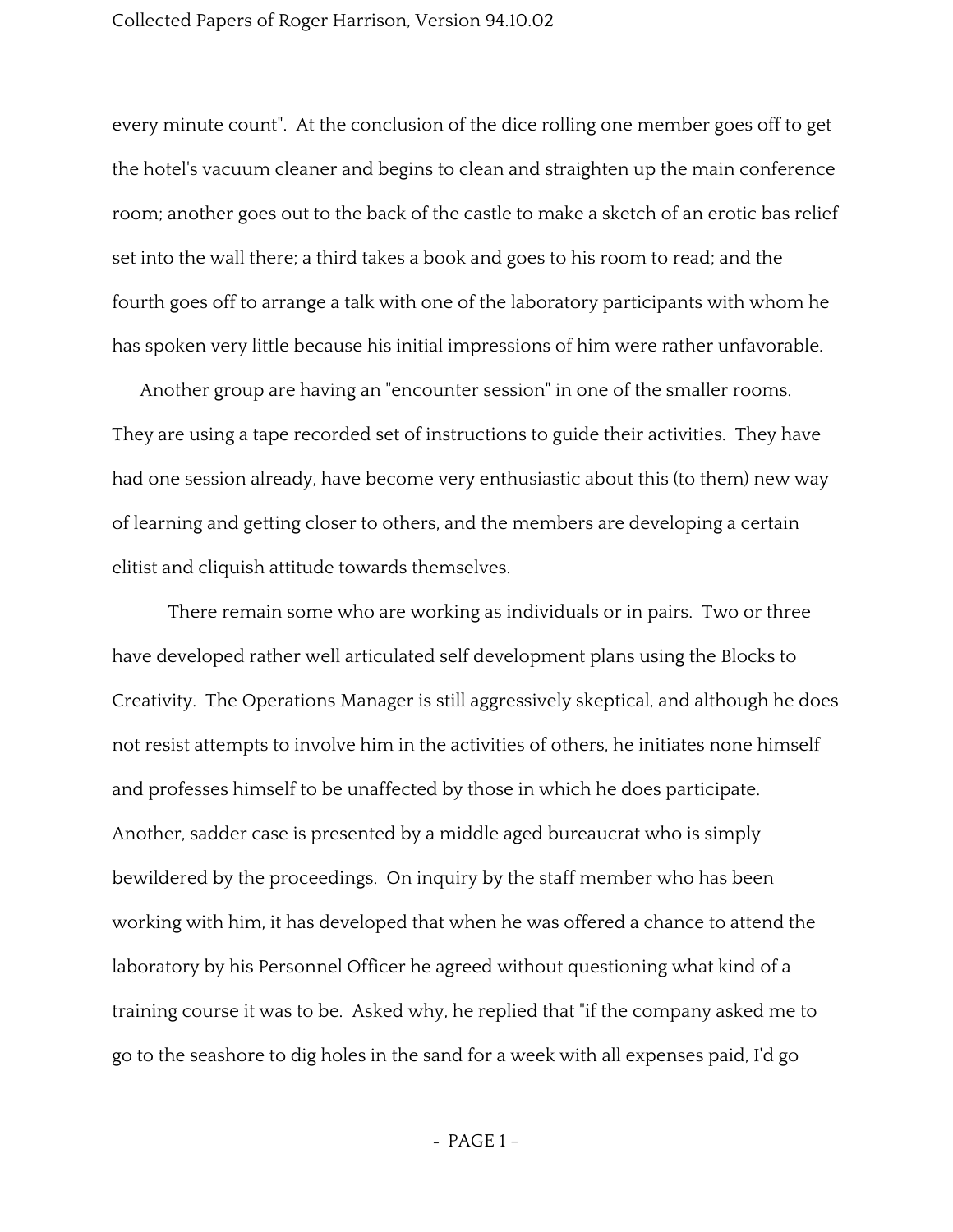along just for the holiday". With no objectives of his own and no daily routine to march to from morning rising to bedtime at night, he seems a rather pathetic figure. He reads a bit, walks occasionally in the countryside, but only really comes to life in the late evening in the bar. Other participants are gentle with him and invite him to join in their activities, but occasionally a little contempt shows through.

## **The scene on Friday.**

The last day presents some marked contrasts. The high tide of group activity having been passed on Wednesday and Thursday, many of the participants are back to individual and pair activities. There is a renewed interest in the Blocks to Creativity and in some of the diagnostic tests. Those who are still working in groups are mostly engaged in some kind of life and career planning exercise which is intended as a bridge between the laboratory and the back home situation. Some few are using a closed circuit video tape recorder which was brought in on Thursday to "see themselves as others see them" in face-to-face situations. Others are taking inventory of the library materials with an eye to acquiring copies for their own use.

The closing session of one of the ten person groups proves a serious, hardworking learning experience rather than the expected round of farewells and testimonials. Instead, the group works intensively on exploring the difficulty they have had in using the resources of the staff member during the laboratory. Earlier, there had been a confrontation between some group members who asked that the obligatory afternoon sessions be shortened, and the staff member who was unwilling to do so; this had occurred on Tuesday afternoon. The staff member had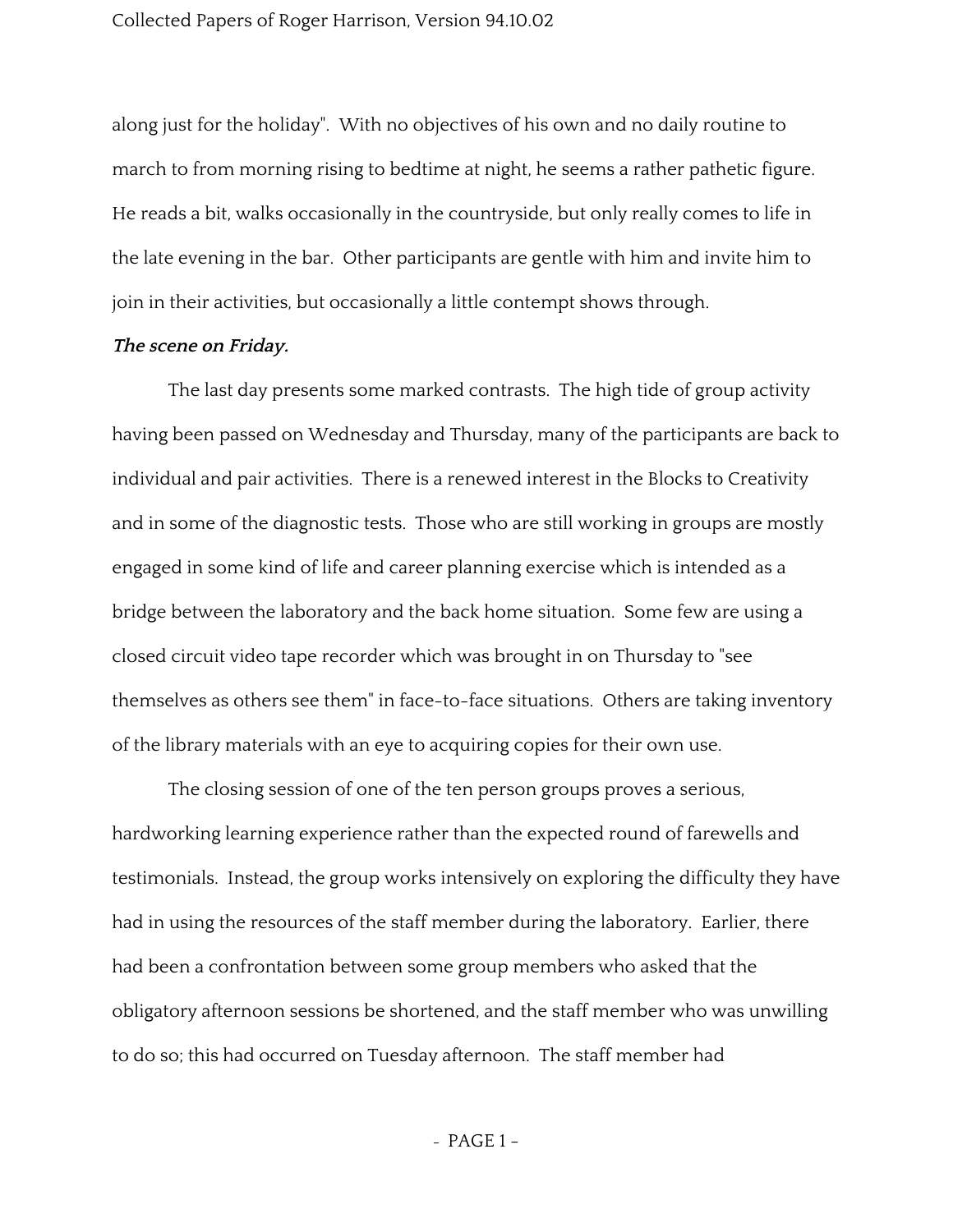subsequently felt left out and underused, while some of the participants had been determined to "show him" that they were competent to carry out their learning without his help. There now takes place an exploration of the role of authority in learning and some attempts to generalize this back to the organizations from which the participants have come. Participants try to think of ways to help themselves to maintain their new-found autonomy in a situation where authority will at best be neutral to their efforts. Deeply involved as the members are in these issues, the meeting goes overtime and eventually breaks up on a rather thoughtful and serious note.

#### **A New Design for Personal Development**

These vignettes from actual training sessions illustrate the core process of a cluster of training designs called Self directed Learning (SDL). The core process in SDL is autonomous learning. Autonomous learning can be said to have occurred in an educational situation when it becomes hard for educators to find participants who need a helping hand in finding something interesting or productive to do. From this point on, the educator's role becomes truly ancillary and peripheral; the participants genuinely manage their own development. Under various titles ("Motivation Laboratory", "Laboratory in Initiative and Autonomy", "Creativity Workshops") the basic design has now (1972) been used with upwards of 215 participants in some thirteen separate educational events conducted in five different countries (Belgium, England, Ireland, Netherlands and the United States). The basic design and philosophy of the laboratories are described above in the opening remarks to the participants by the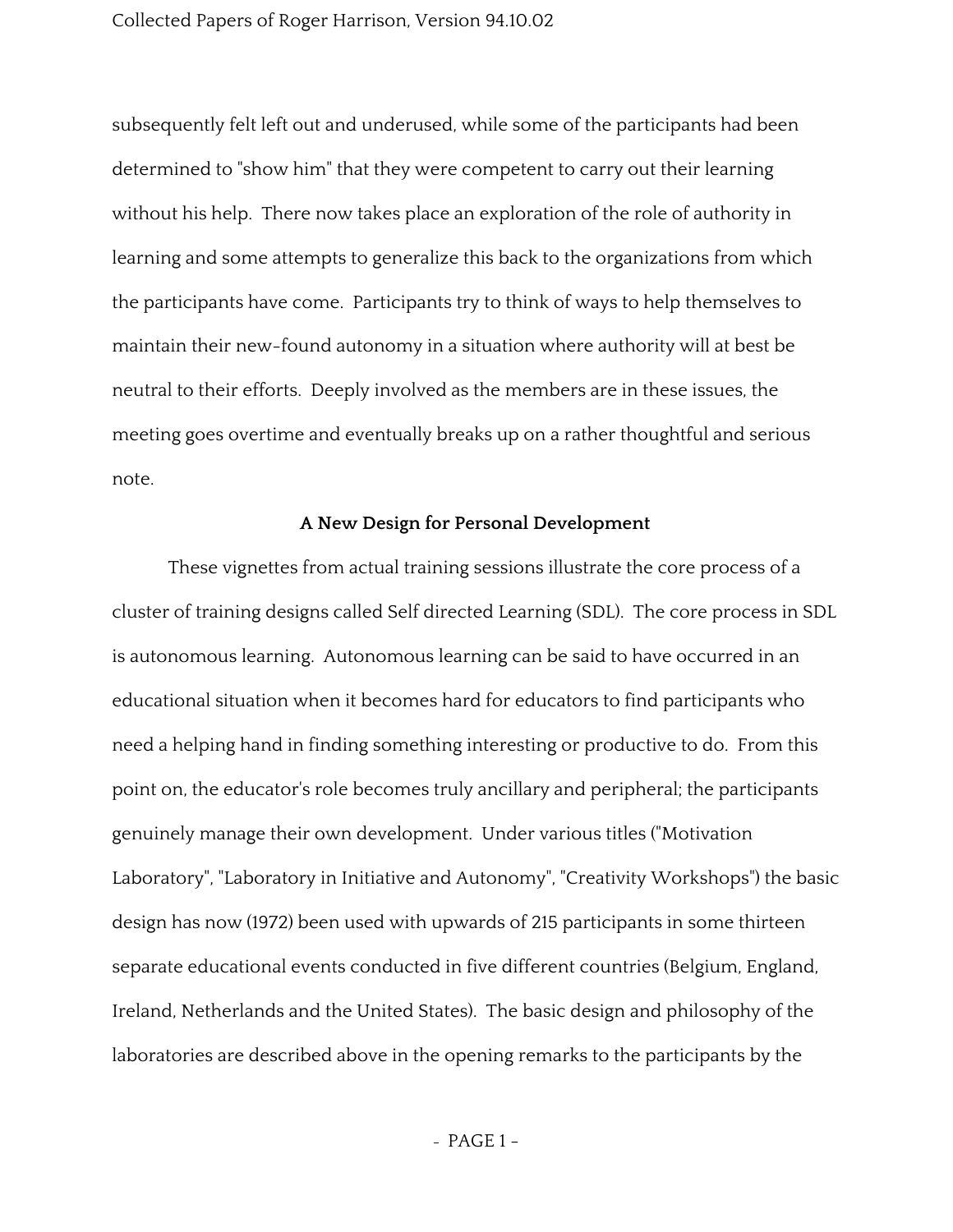staff member. The content of the learning materials may vary quite widely, depending on the educational purpose of the event and the background of the participants. The duration of the laboratories has varied from three days to seven, with five or five-and-a-half seeming about the most effective compromise between the ideal and the practical. With one or two exceptions, the laboratories have been exceptionally well received by participants. I generally consider an experience a "success" if the community develops an autonomous learning process and this usually occurs somewhere in the middle of the laboratory if it is to happen at all. One recognizes that an autonomous learning process has developed in the community when he begins to find it hard to discover participants who need a helping hand in finding something interesting or productive to do. At such a point, the staff member begins to feel a bit useless and out of things and can take a certain melancholy satisfaction in his loneliness in realizing that things are now going well for the most part, and are largely out of his hands anyway.

## **Antecedents of <sup>a</sup> New Experiential Design**

The educational design which is the subject of this paper bears some resemblance and owes considerable debt to the work of others. Particularly notable are Richard Byrd's "Creative Risk-Taking Laboratory" (Byrd, 1967); "The Organization Laboratory" developed by Jerry Harvey, Barry Oshry and Goodwin Watson (Harvey, 1967, Personal communication); and the "Laboratory with Flexible Structures" created by Max Pagès and his associates in Paris (Pagès, 1971, Personal communication).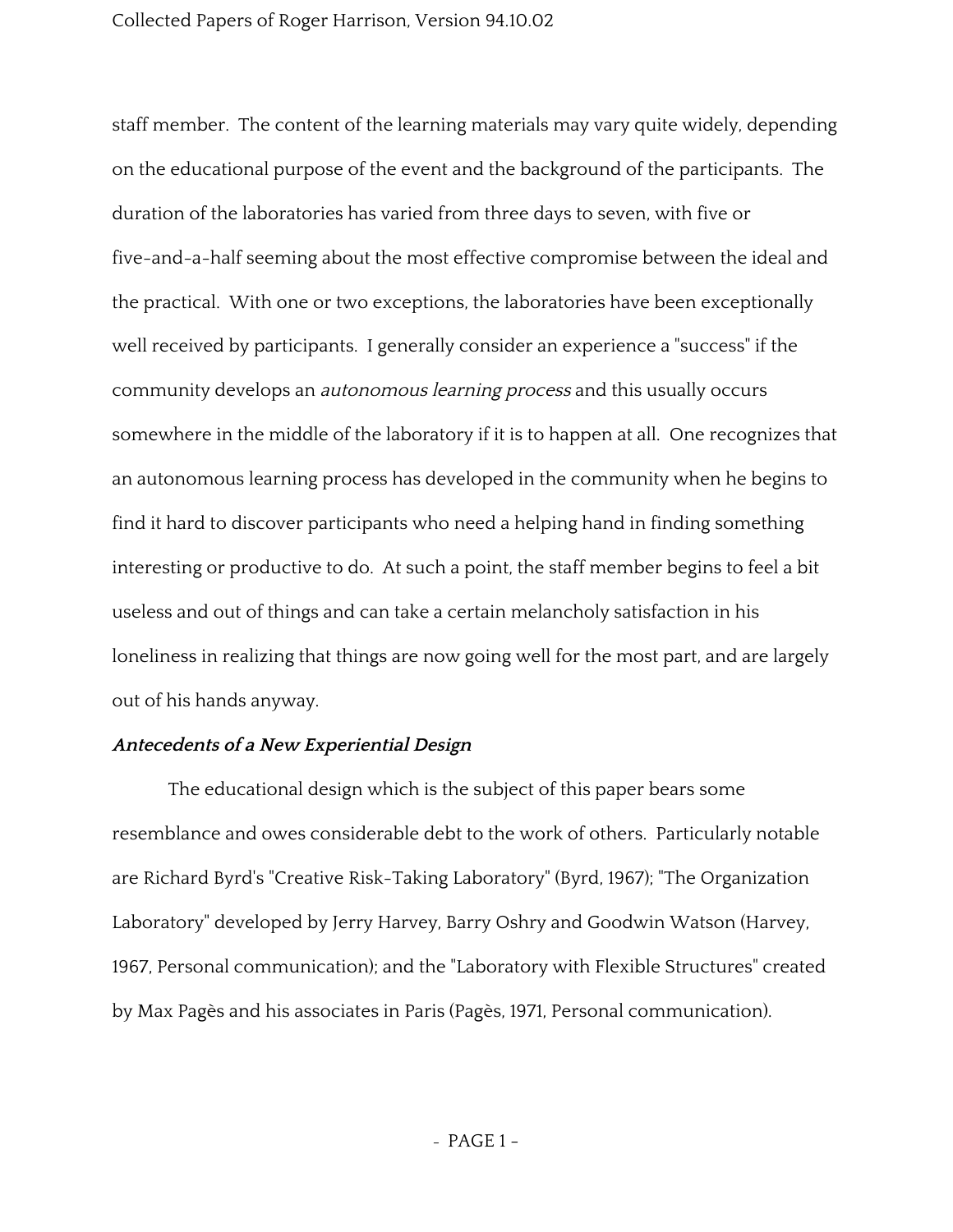I came to this radical focus on autonomous learning by stages. During the Sixties I was deeply involved in the sensitivity training "movement," working a great deal with the NTL Institute and sharing much of the value and philosophical base that has since developed into "encounter." We learned a lot about how to produce group learning experiences that were deeply moving and impactful for participants. But participants all too often reported massive difficulties in implementing changes in their work relationships, frequently adding that the major impact of the sensitivity experience was on their family lives. It began to be apparent to some of us that the "soft" T group culture was difficult to apply in "hard" situations where power, authority, and productivity requirements dominate. We began to feel the need for educational designs that would send the participants back into the world tougher and stronger, ready to deal with the pressures they found there.

It also became apparent that the people who came to places like NTL's Bethel, Maine, training facility were increasingly "soft" people. As sensitivity training became better known, participants were selecting themselves on the basis of their values and personal styles, and we began to see an increasingly skewed population of professional helpers, teachers, staff (as opposed to line) personnel, and a growing proportion of participants who either currently were or recently had been in psychotherapy. Such participants found the T group culture comfortable rather than confronting, and they tended to become dependent on it. Some people became "groupies" who came back again and again to "charge their batteries," unable to create for themselves in the outside world the closeness and openness they so valued in the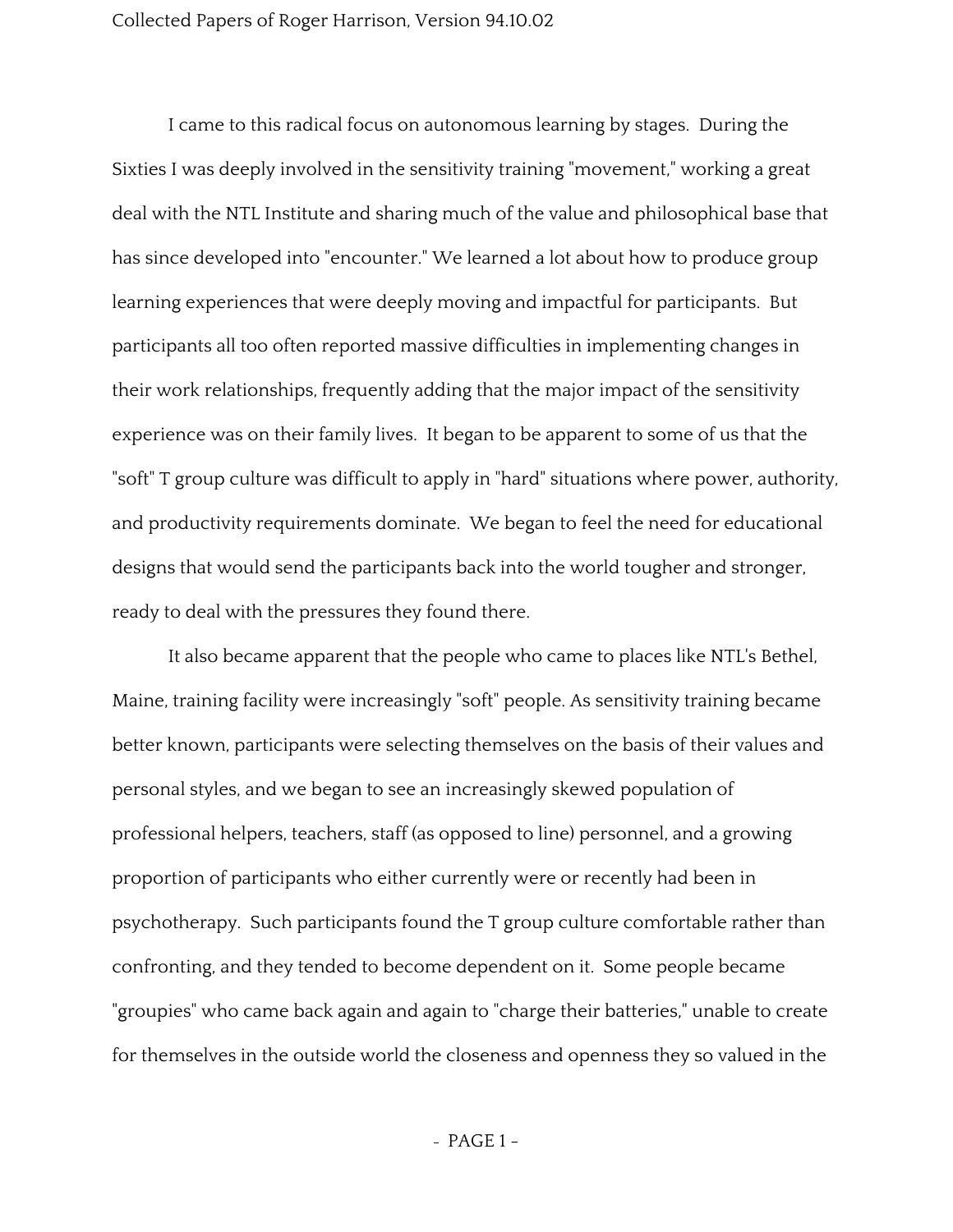group. As a social movement, sensitivity training began to feel more and more inbred and encapsulated.

Thus, when I began to live and work in Europe in 1968, I was already beginning to explore ways in which the richness and immediate impact of the group experience could be preserved This personal weaning process was hastened by my rather unsatisfactory experiences in conducting T groups with British and European managers. The groups I conducted seldom seemed to develop a great deal of depth or involvement on the part of the participants, and they seemed to require an inordinate amount of energy and skill on the part of the staff in order to make them go at all.

### **Existential Differences between European and American Managers**

I thought a lot about the possible causes of these difficulties. After discarding the quite plausible hypothesis that I just wasn't very skillful with such groups, I concluded that possibly the differences I experienced between American and European T groups had something to do with cultural differences in existential issues. This mouthful of words means that I had decided that the problems or "hang-ups" which most deeply disturbed European managers were different from the ones that were bothering the Americans I had worked with, and this difference was somehow a cause of their responses to sensitivity training. American managers seemed to me, by contrast with their British and European counterparts, to be rather more lonely and alienated, more disturbed in their family relationships, hungrier for a missing depth and intimacy in interpersonal relationships generally, and more willing to expose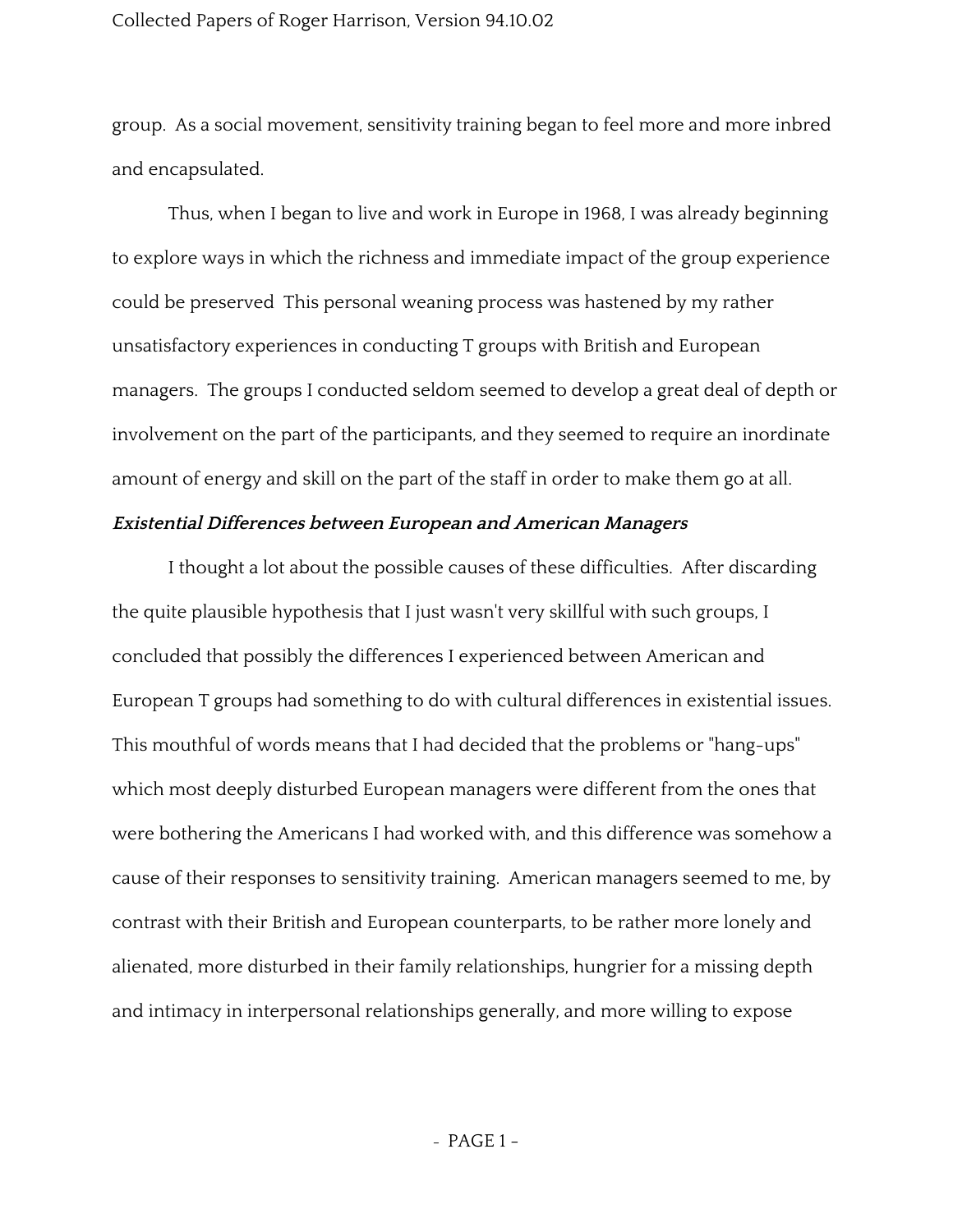themselves and take personal risks to achieve rapid and satisfying connection with others.

The European managers, on the other hand, seemed less geographically and socially mobile than the Americans; they were much more likely to have worked with the same company all their professional lives. They frequently lived close to their own and their wives' parents, and they were much less often transferred between departments within their firms. They were thus securely embedded in a matrix of organizational, family and community relationships which appeared to meet their relationship needs much better than was true for most of the Americans. At the same time, the Europeans paid for their stability with a sense of immobilization, entrapment and a degree of impotence within their organizations. They seemed more often dissatisfied with the amount of authority and responsibility they had, and they were more likely to express themselves in defeatist terms about the possibilities of initiating and carrying out change and innovation. To a person in such an existential situation, a group may be less a source of needed intimacy and acceptance, and may rather have the function of encapsulating the individual and frustrating his individual growth and development. In my thinking about the problem I began to become fascinated with the possibility of designing experience-based training that would make use of the insights gained in sensitivity training but would boldly abandon the forms and technology of the T group and build afresh something more appropriate to the cultural milieu in which I was then working and living. I set myself the following objectives for the design: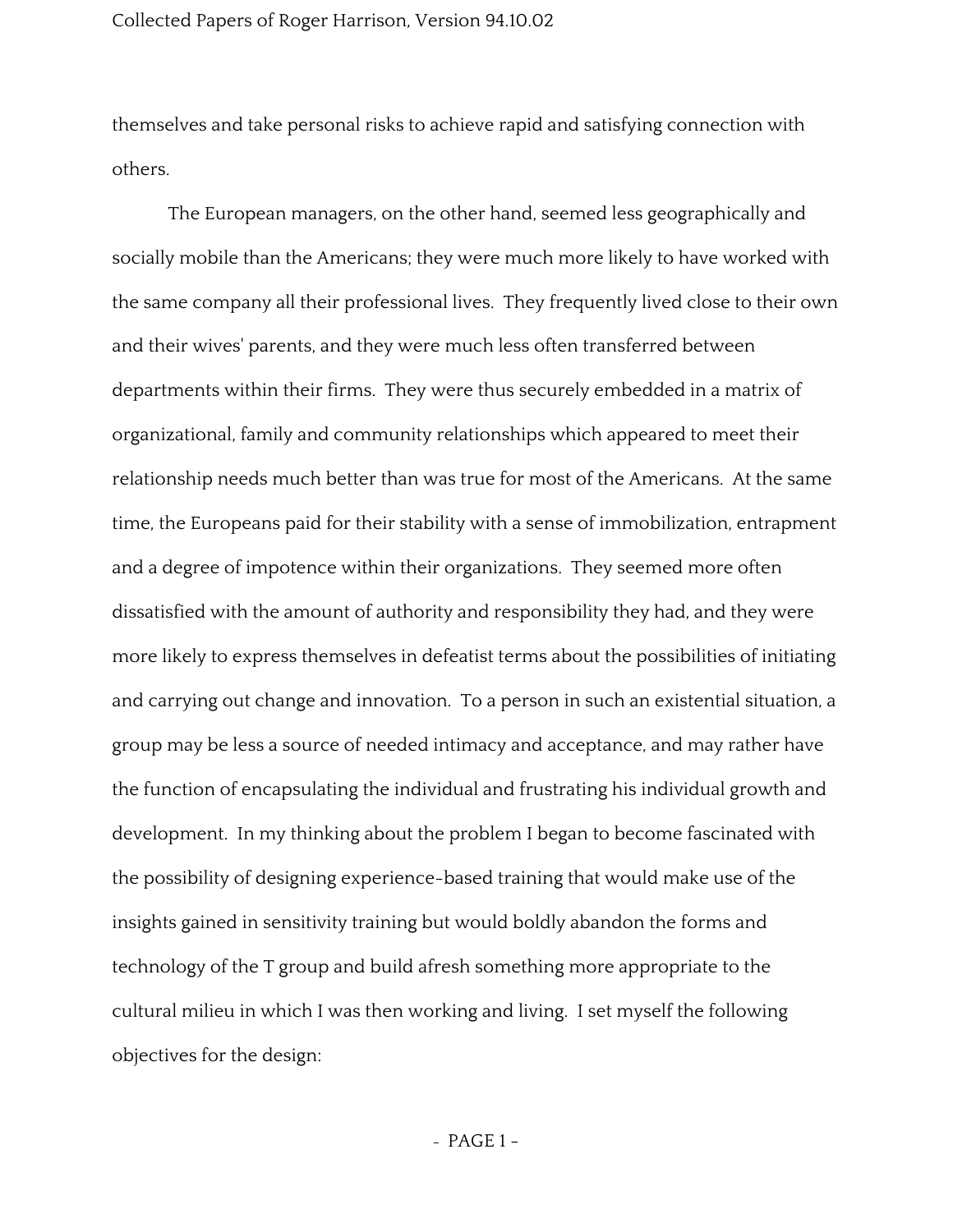• The learning experience should radically avoid the creation of dependency relationships. In contrast to sensitivity training and encounter experiences, the learning should not depend on the support of a small group, the leadership of charismatic educators, or the use of powerfully coercive educational technology like the T group (Harrison, 1965c).

• The learning experience should strengthen the learner's initiative and commitment to the pursuit of his or her own learning goals. It should give participants confidence in their ability to manage their own learning, through a toughening experience begun during the formal learning event. For example, participants are encouraged in my training designs to "be self oriented" in their responses to others who ask them to join with them in group activities. Both forming a learning group and leaving a learning group build autonomy. Passively joining a group and staying in it does not.

• The learning should foster the perception of oneself as a center of energy and action—an origin rather than a pawn of outside forces.

## **An Experimental Design for Developing Initiative, Autonomy and Risk Taking**

With my like-minded colleague, Jacques Mareschal, the first such laboratory was developed and conducted for a group of middle managers in Belgium in June, 1971. That is the one which is described in the opening paragraphs of this paper. This first laboratory was called a "Motivation Laboratory" because we had the idea that it was necessary for a person first to understand his own needs and motives, those most basic wellsprings of energy and activity, before he could take in hand his own personal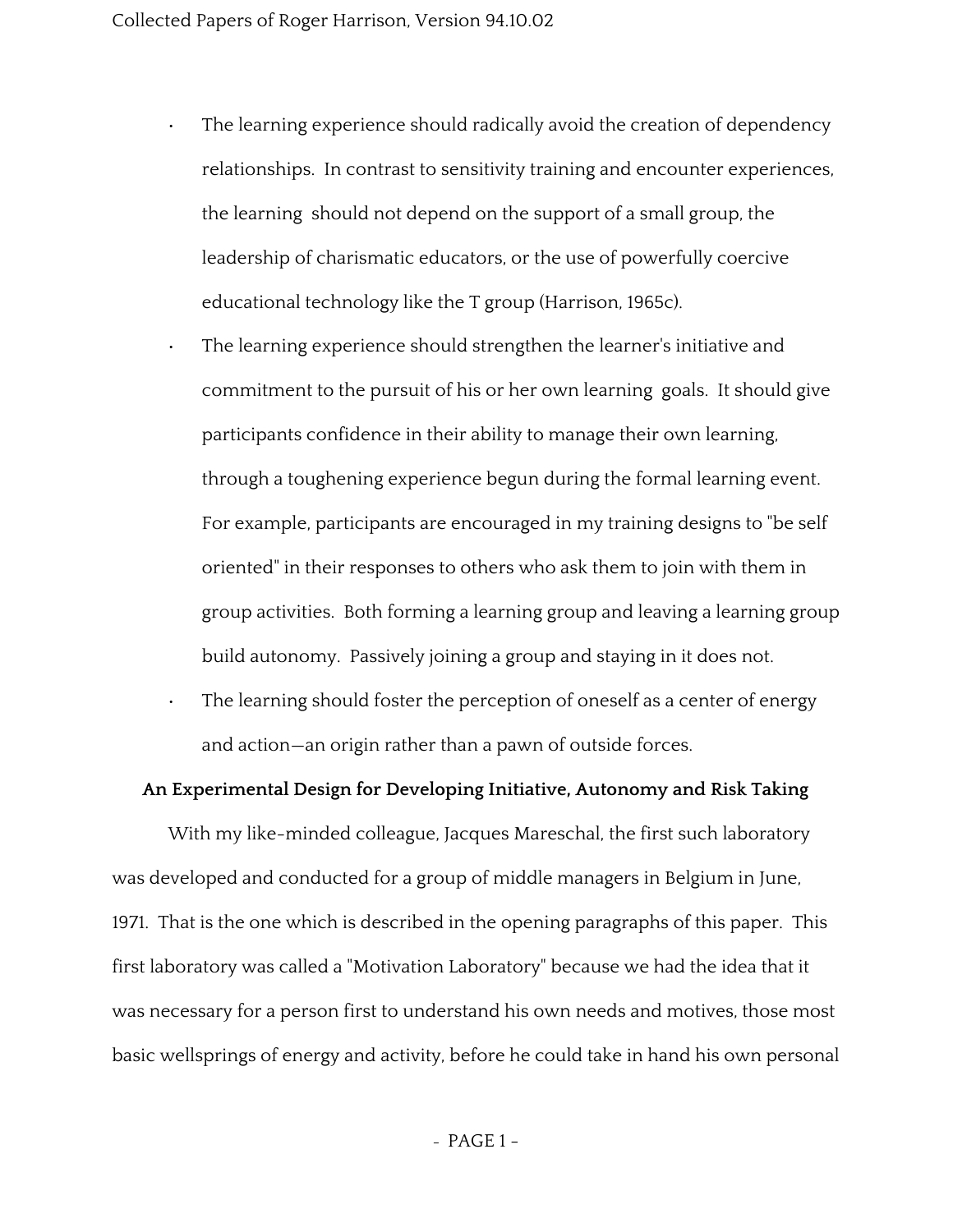development and growth. I do not use this original term any more because it does not communicate very well to the public; but I still agree with this original principle.

The "Laboratory in Initiative, Autonomy and Risk-Taking" (my current name for the experience) is too new to have been evaluated by research. It has been enthusiastically embraced by most of the participants who have experienced it, but I want to assess it by other criteria. I propose to do this by considering the method as an attempt to put into practice a number of principles or theories about learning, some of which are generally accepted, and others about which there may be more controversy. I shall not rely heavily on the perceptions of staff and participants in judging the success of these laboratories, even though this is probably the basis on which the acceptance of the innovation and its use by others will depend.

# **The Principle of Internal Motivation**

The first principle against which I should like to compare the laboratory is a motivational one.

Effective training designs make maximum use of the learner's own internal motives, values, interests and "felt needs".

They facilitate the channeling of the learner's own motivation into productive learning activities. They use a minimum amount of energy on the part of the teacher or learner in overcoming "resistances" and in blocking or opposing the expression of the learner's needs.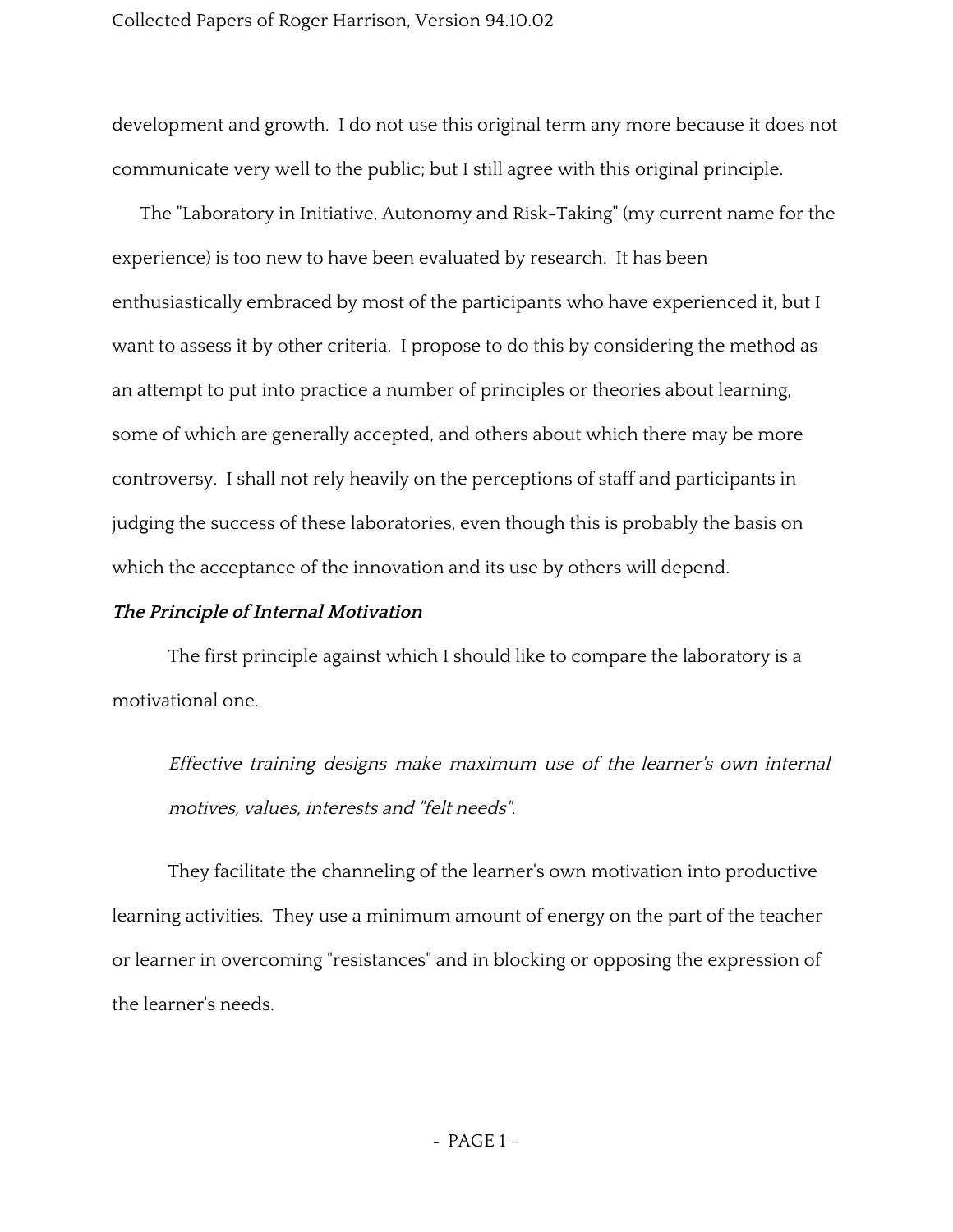Thus a corollary to the first principle deals with the control of behavior during the learning process.

Needed control of the learner's behavior is accomplished by providing intrinsically rewarding options, rather than by telling, selling, or coercion.

The Laboratory in Initiative, Autonomy and Risk-Taking is designed to be consonant with these motivational principles, and that is one of its greatest assets. It evokes little resistance on the part of participants, because of the respect we show to their needs and wishes. The learner is presented with an opportunity to follow his own interests and values wherever they may take him. Much of the design effort is devoted to providing materials which will be experienced by participants as interesting, useful and rewarding. The message conveyed by staff-participant interactions is well summed up by the phrase, "try it, you'll like it." Throughout the laboratory experience, participants undertake activities on their own, find them rewarding, and are thereby encouraged to higher levels of independent activity and initiative. By providing a wide variety of materials, each participant is able to find some outlet or connection to his "felt needs" in what has been designed to be a rich and responsive learning environment.

## **A Coercion Free Learning Setting**

As I experience these laboratories, they are the least coercive of any educational experiences which I have conducted, or in which I have taken part as a participant. In this regard they embody the principle of using *internal motivation* which I have set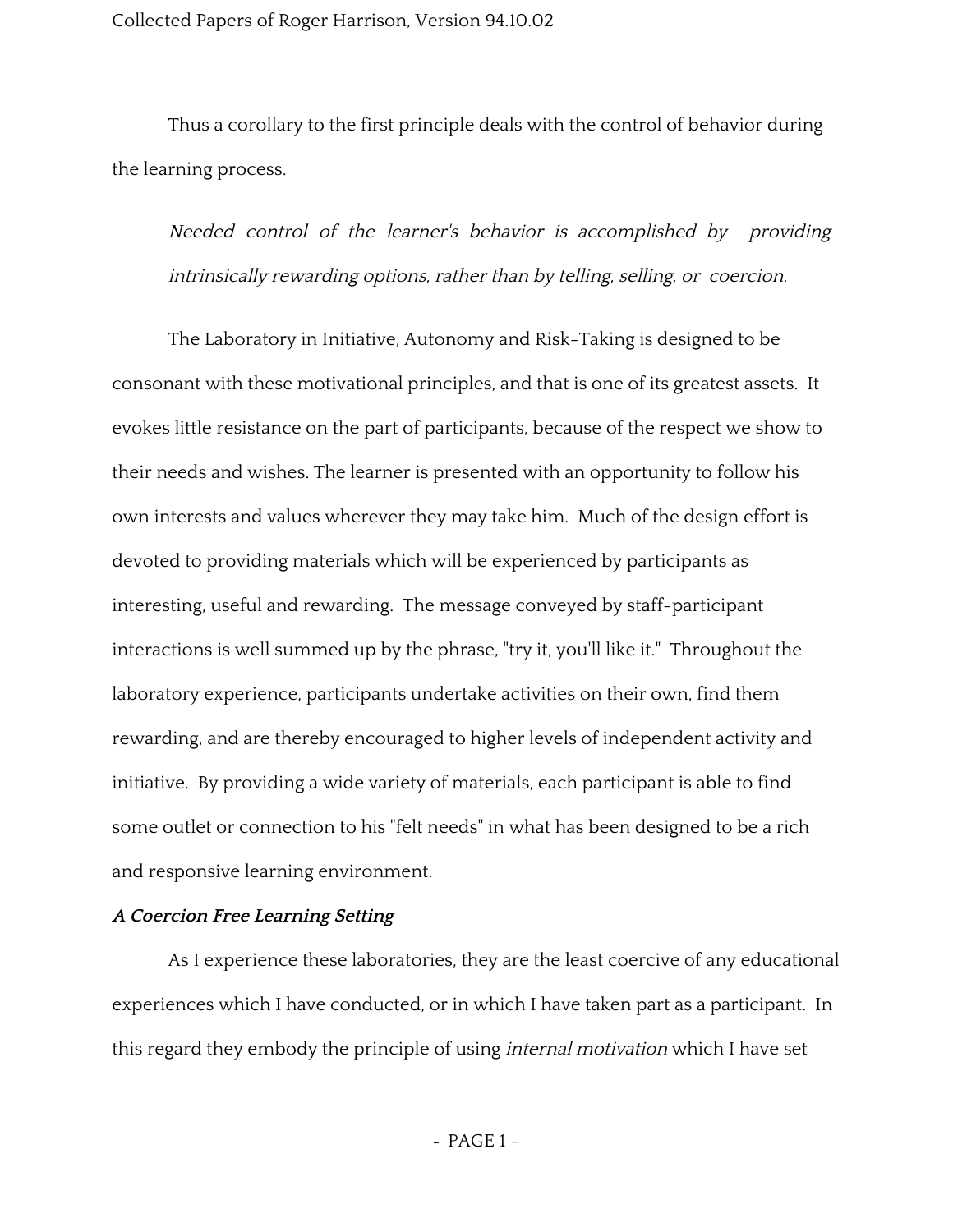forth in two previous papers (Harrison, 1969\*), (Harrison, 1970\*). The entire thrust is for participants to listen to their own needs, wants and desires, and even gentle persuasion may shift the focus from the self to the person of the educator. Gentle persuasion is sometimes needed (see below) but once it has done its work, we move back into a supportive stance.

#### **The Vulnerability of the Learning Process to Participants' Willingness**

This lack of coercion is also the Achilles Heel of the method. By contrast with the coercive and norm-setting power of the small group, and/or the charismatic leader, in other experiential learning methods (T groups, Synanon, encounter groups, etc.) the Laboratory in Initiative, Autonomy and Risk-Taking applies little or no pressure to keep the learner involved with the learning situation. It helps a lot when participants make a truly voluntary choice to attend such a laboratory and start out wanting to have a positive experience. In a number of our programs there have been individuals who were sent by their organizations without much respect for their own wishes, who found in the program little to generate enthusiasm, and who opted out of the action for most of the laboratory experience. In the one or two unsuccessful programs we have had there was a "critical mass" of such people, who absorbed so much of the energy of the others that there wasn't much left for learning.

Once participants begin working with the materials and with each other, and experience the fun and excitement of learning as "high play," there is little difficulty in keeping things moving. At first they are a bit shy and fearful of choice. They seem to be afraid of failure, as though there is some inner shame in making the wrong choice.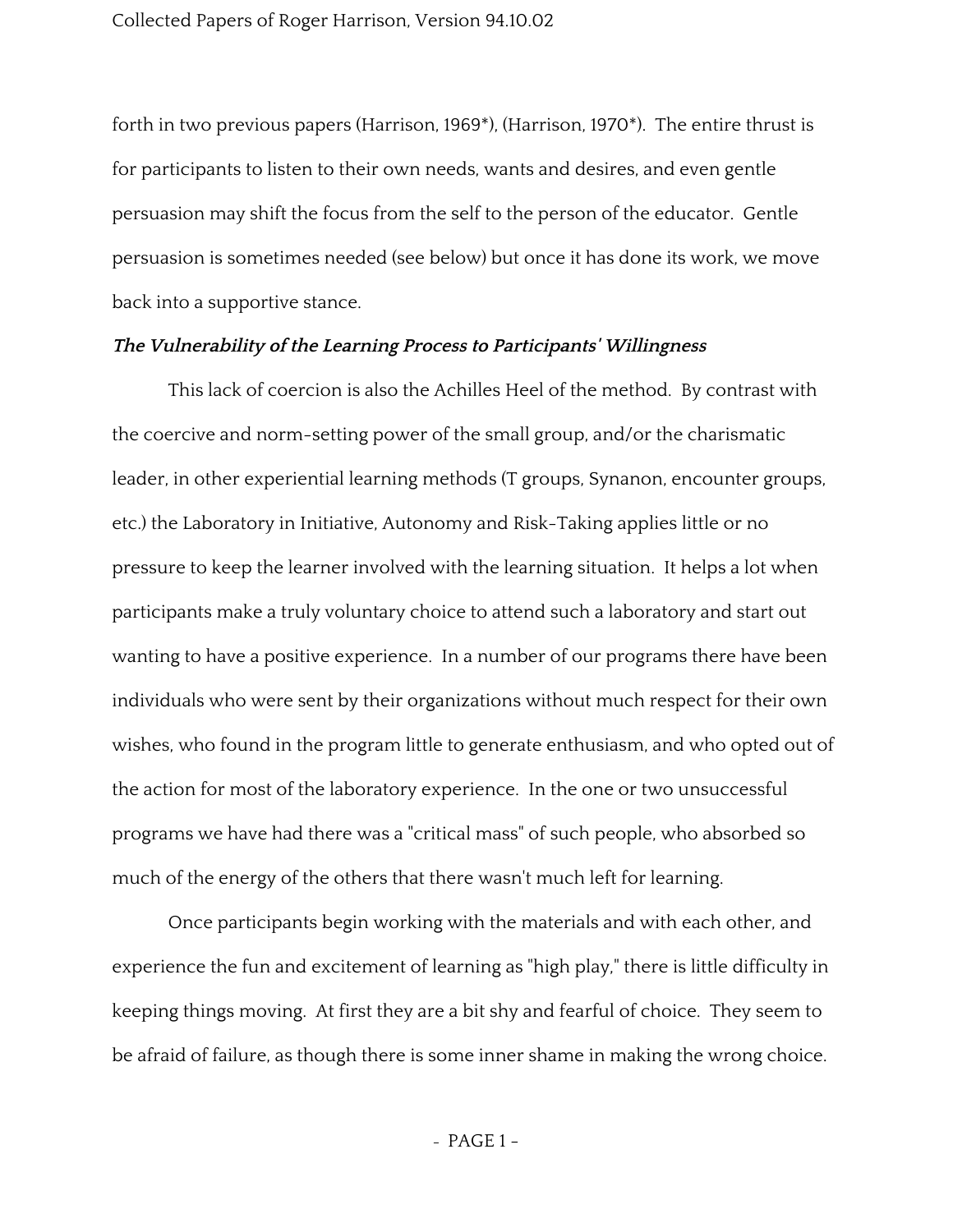I provide an annotated card file of the optional exercises, games, and reading materials organized by focus, as follows.

- Intrapersonal: useful for exploring personality, skills, attitudes, values, creativity, imagination. Oriented to understanding and experiencing deeper aspects of the self.
- Interpersonal: useful for learning about one's styles of interaction with others, and for enhancing one's interpersonal skills through practice.
- Group level: useful for understanding how groups work, and for acquiring skill in working in groups.
- Organization level: useful for exploring and understanding organization dynamics, and the relationship of the individual to the organization.

# **The Educator as Emergency Road Service Provider**

We have found it important to watch for people who seem at loose ends, and to help them find things to do that meet some inner need. I will interview a participant who seems a little "lost" about what he would like to learn, and then suggest to him some activities that might give satisfaction. Many people are not used to being asked, or asking themselves, "What would please (stimulate, intrigue, challenge) me right now?" It is hard for them to "tune in" and listen to their inner voices.

I don't press people to use the learning materials we have provided. Sometimes I will advise spending time alone, taking a walk, or reading. Most participants respond well to such help. They are like a car with a weak battery. Once we can get their motors started, they move along fine on their own. So I work with stalled participants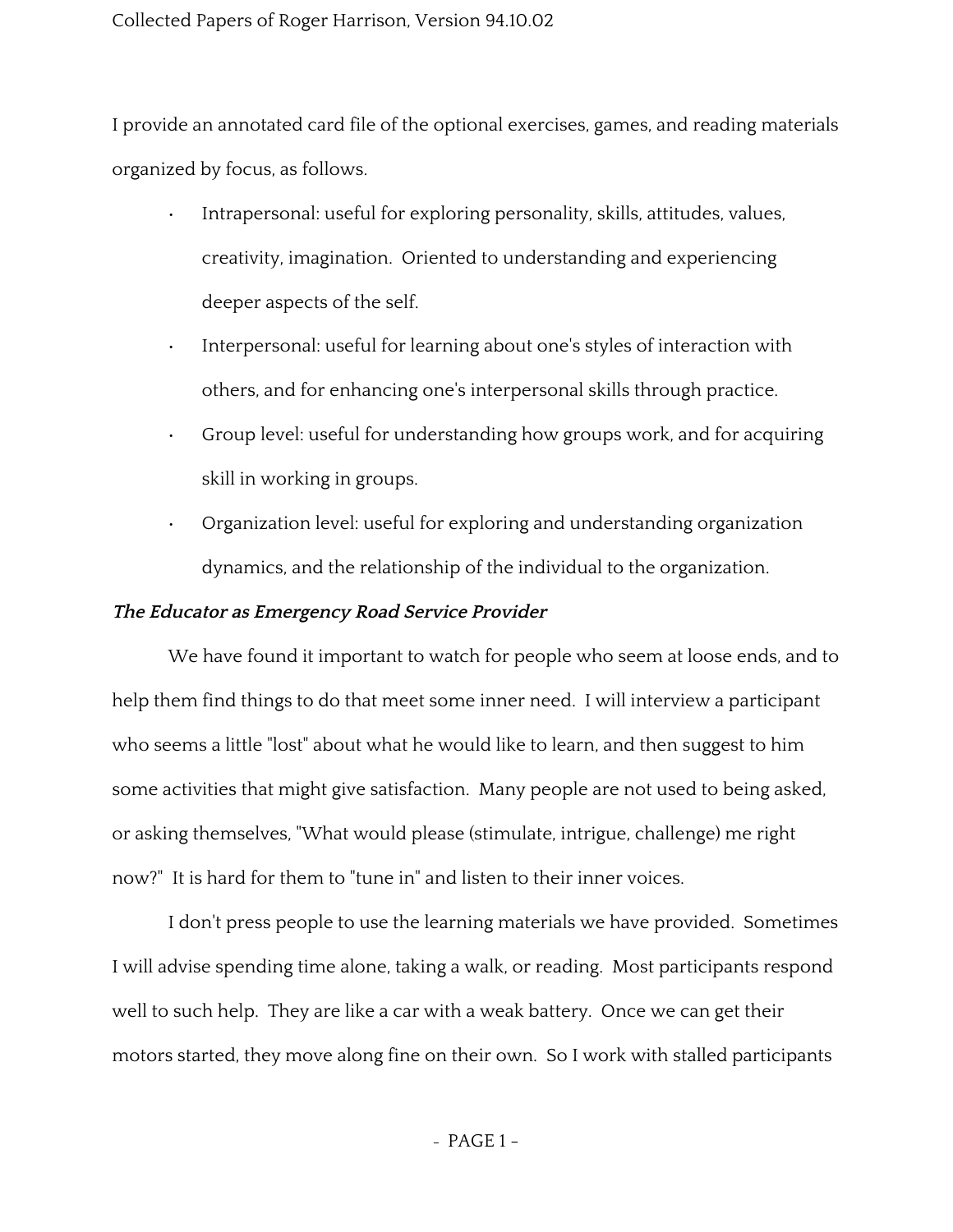only until they find a direction of inquiry. Then I leave them to get on with it. That, and counseling people who want to reflect with an understanding listener on the experiences they are having is pretty much the extent of the staff's professional responsibilities during the free activity period. During the mandatory small group meetings we facilitate participants in making sense of the laboratory as an innovative learning experience, and we help them work through whatever feelings come up around their participation.

# **The Principle of Multiple Learning Tracks**

The second design principle against which to assess the "Autonomy Lab" has to do with the individuation of learning.

The ideal design should permit the individual to spend time and effort upon different learning activities which are appropriate to his degree of background and preparation, his rate and style of learning, and the use which it is projected he will make of the material to be learned

There are really two lines of reasoning involved in this principle. One is that ideally each individual should have a program of learning tailor-made to his own needs. He should be able to go into great depth on some matters which are new to him or which are likely to be particularly useful in his work or outside life, and he should be able to avoid or deal superficially with other matters in which he may be well prepared or which are irrelevant to his interests and needs.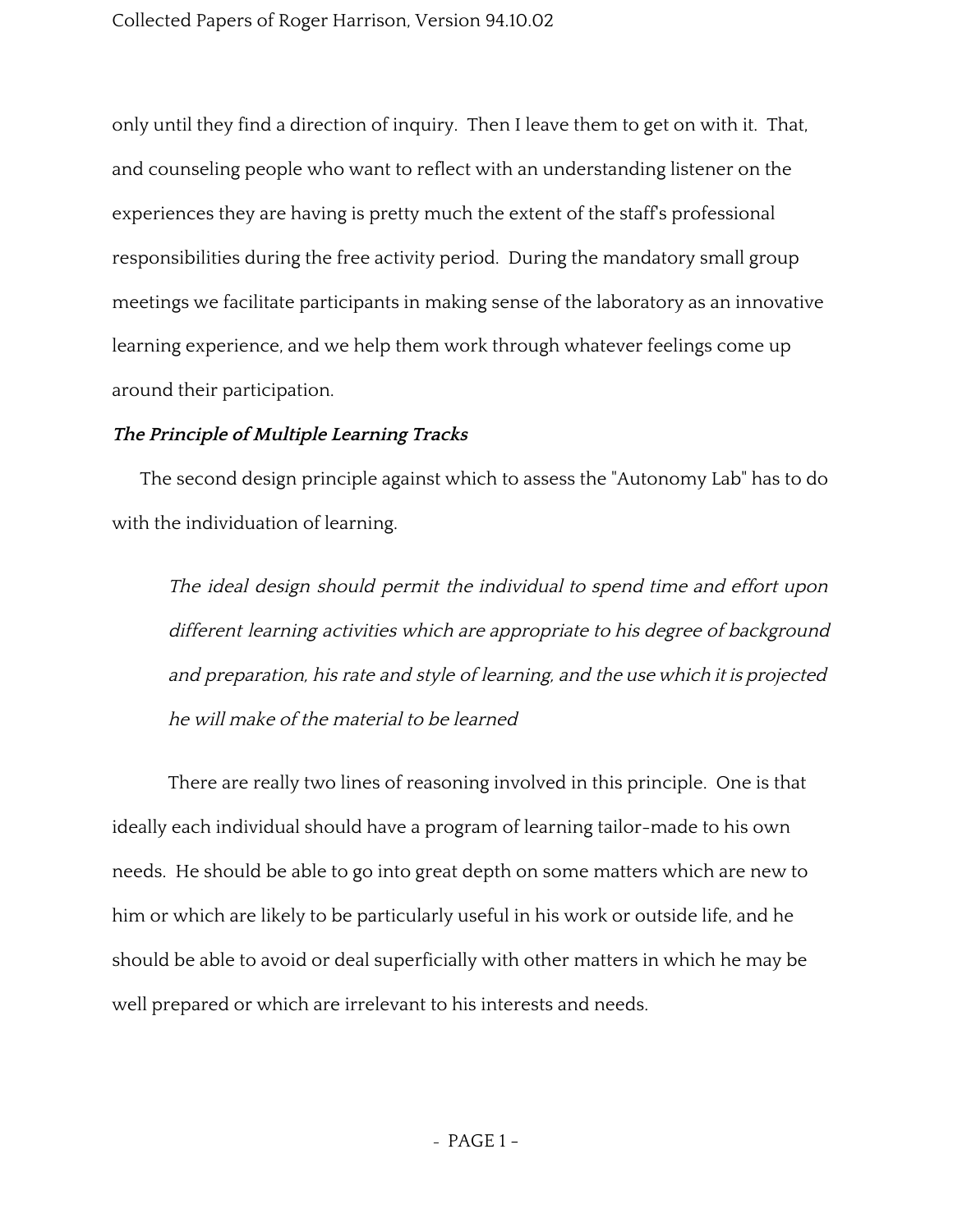## **Choosing and Using One's Preferred Learning Style(s)**

He should be able also to choose and use his strengths as a learner. Some people learn better through concrete experience, others through abstract conceptualization, and so on (Kolb and others, 1971). While it is desirable that an individual be stretched to strengthen those learning processes which he does not use effectively, I think that people learn most effectively when they are not blocked from using those styles with which they are most comfortable. The totally experiential learning design puts formidable barriers in the way of a person who learns most effectively through abstract conceptualization, just as a formal lecture and reading course is frustrating for a person who learns through active experimentation. Such persons find traditional classroom learning difficult to use and apply in their daily lives. The learning resources gathered together to stock a learning laboratory in initiative and autonomy can easily be designed to offer a wide range of learning processes to participants so that individuals can both use those processes at which they are adept, and gain increased skill in those with which they are less comfortable.

A major philosophical theme in this emphasis on individualizing learning is the concept of equifinality in learning and problem solving. Basically, the concept means that there are many roads to the same goal, and that each individual will learn best when left to use a road he knows and with which he is comfortable. One of the best examples of the concept is in Management by Objectives. The basic idea is that once a goal has been clearly established and accepted, each individual should be free to find his own best means and paths to that goal, using his unique talents and strengths to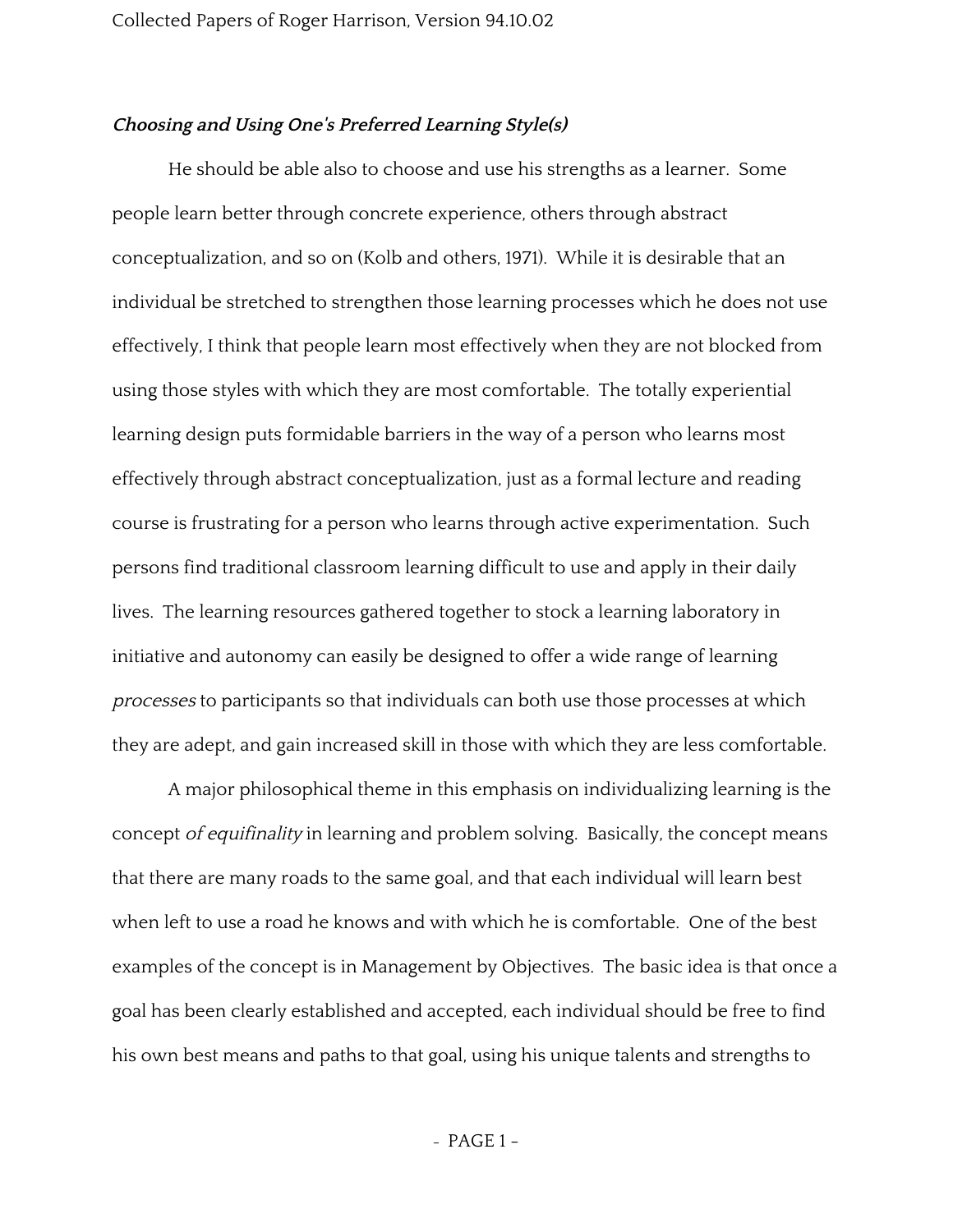achieve success. This is in contrast to the explicit philosophy of scientific management that there is one best way to do each job. In Management by Objectives a great deal more *trust* is placed in the capacity of the individual to attain goals without explicit programming regarding the precise steps or paths to be taken.

# **The Meta-Learning Goal of the Autonomy Lab**

The Autonomy Lab makes a similar assumption about the individual as a learner and problem solver, trusting him to find the best combination of activities to his own goals, but providing him with opportunities for consultation and access to the resources of others. In carrying out this process the participant is *learning how to* learn: That is, he is learning how to establish and clarify his own learning goals and to explore the environment for resources useful in attaining the goals. The Laboratory in Initiative, Autonomy and Risk-Taking goes a long way towards actualizing the promise of learning how to learn which was often made but seldom kept by the early proponents of T groups and sensitivity training. It was difficult for the sensitivity trainers to keep this promise because learning in the T group depends upon the creation and utilization of a highly specialized learning environment and technology for which the trainer's skills are very central if not indispensable. This is not the case in the Autonomy Lab where the individual is encouraged to create his own learning program individually, using materials which are available in the environment and depending upon himself to build those relationships with others which are required to utilize them effectively.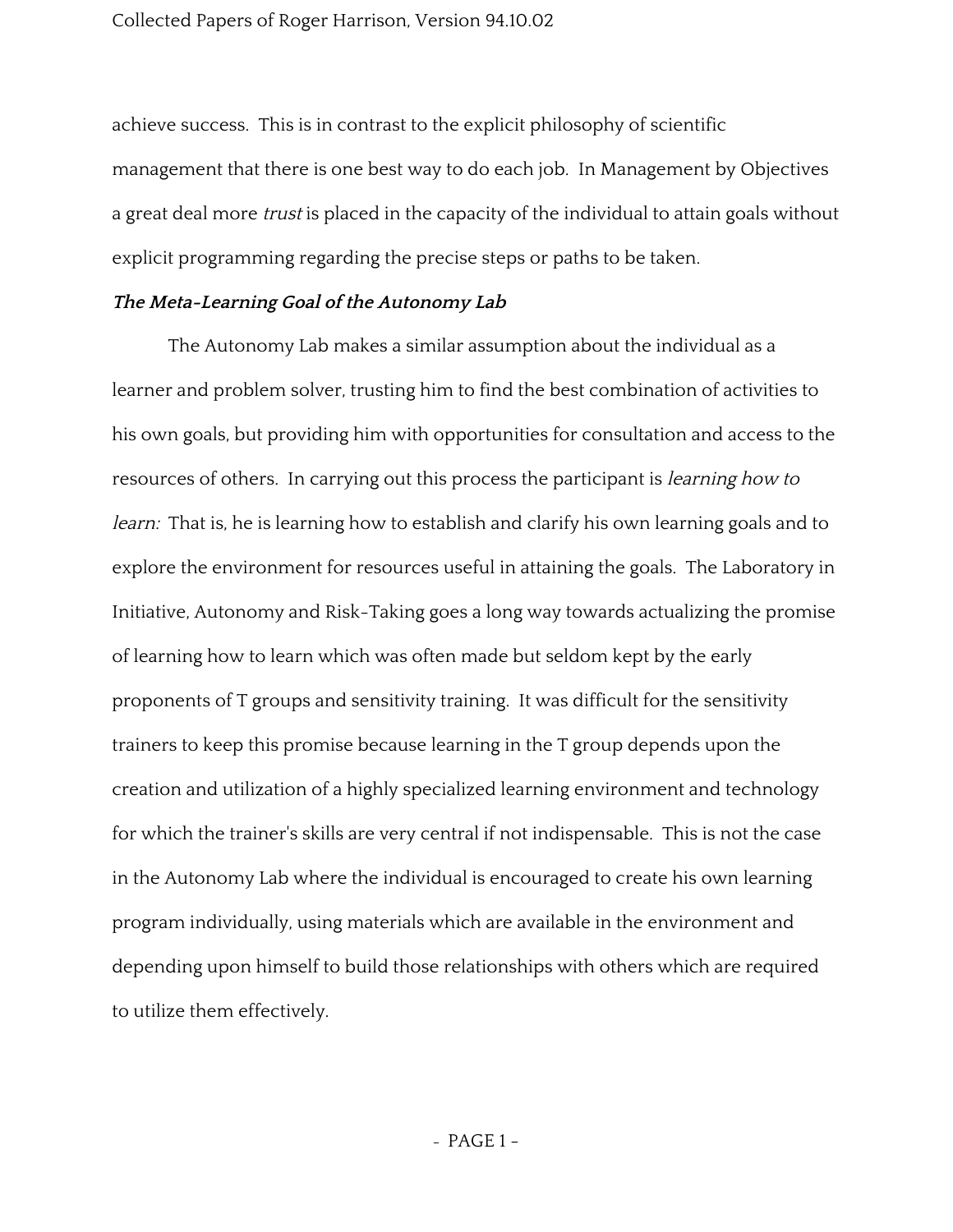# **The Principle of Optimum Confrontation**

The third learning principle by which I like to assess designs has to do with the management of anxiety and stress.

The confrontation and resulting amount of anxiety and stress should be maintained for each individual at the level where he is stimulated to explore, experiment and learn in an active fashion, and it should not be permitted to rise to the point where he becomes immobilized or where his normal ways of coping become so ineffective that he regresses to less effective behavior patterns (Harrison, 1965a), (Harrison, 1970\*).

# **Groups Seldom Provide Optimum Confrontation for All their Members**

Maintaining the appropriate level of stress and confrontation has been a perennial problem in experiential learning, particularly in sensitivity training and encounter groups. When working with a small group the problem becomes almost impossibly complicated by the obvious fact that the appropriate level for one person is likely to be too much or too little for another. Since groups tend to develop norms about stress (e.g., they can be "deep" groups or relatively more cognitive and "talky" in their process) all the members tend to be exposed to the same fairly narrow range of confrontation. This sometimes results in psychological damage to weaker members of the group. Or an entire group may avoid confrontation in order to protect one or two fragile members.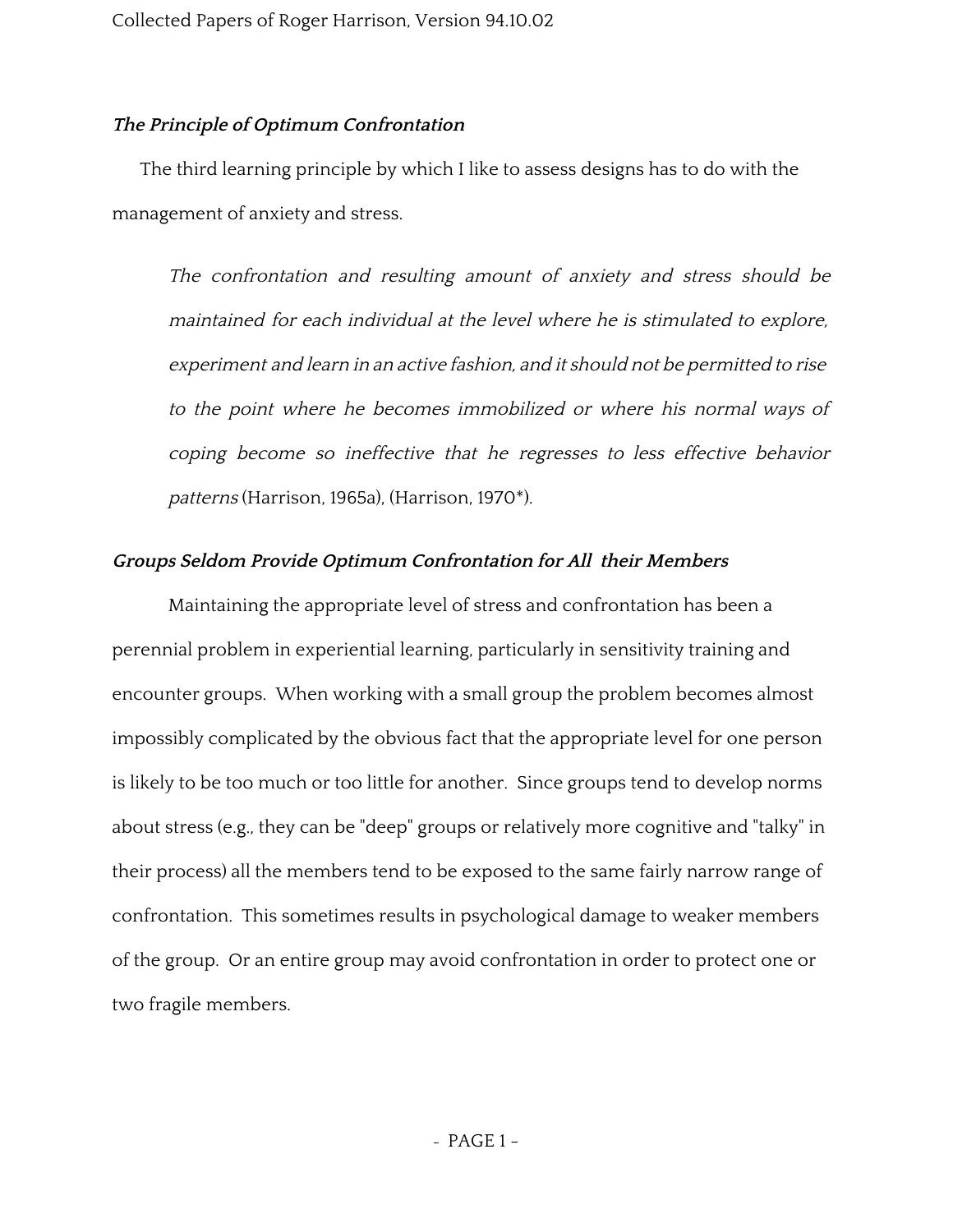In the Autonomy Lab the potentially high stress of a learning experience which is very unstructured in time, space, and direction of activity is balanced by the opportunity for the individual to have free access to learning activities which are very non-confronting. For example, it is not uncommon to see members who are having difficulty with the lack of structure spending a good deal of time with books and articles until they gain more confidence and are able to use more active exercises. We also find that the more adventurous, emotionally stronger participants are likely to be the first to use such potentially threatening materials as the Group Therapy Game and the Encounter tapes. When the safety of this new territory has been explored and established, other members may feel free to join in, but there are always those who never take part in such exercises.

We also find that people often choose a cycle of confrontation and withdrawal for themselves which seems to make a rather sensible rhythm of stress and recovery. Of course, groups can be observed to do this as well, but the cycle does not necessarily meet the needs of all the individual members.

#### **Participants Choose their Level of Confrontation Wisely**

It is of course possible that if the individual is left to seek his own level of confrontation he will tend to operate at one which produces less than the maximum possible learning. In my experience with these laboratories this seems rarely to be the case where the individual is strongly motivated to learn. What I have been impressed with, is the way in which the level of confrontation tends to be maintained by the individual at a level where his learning seems to be *integratable*: That is, most people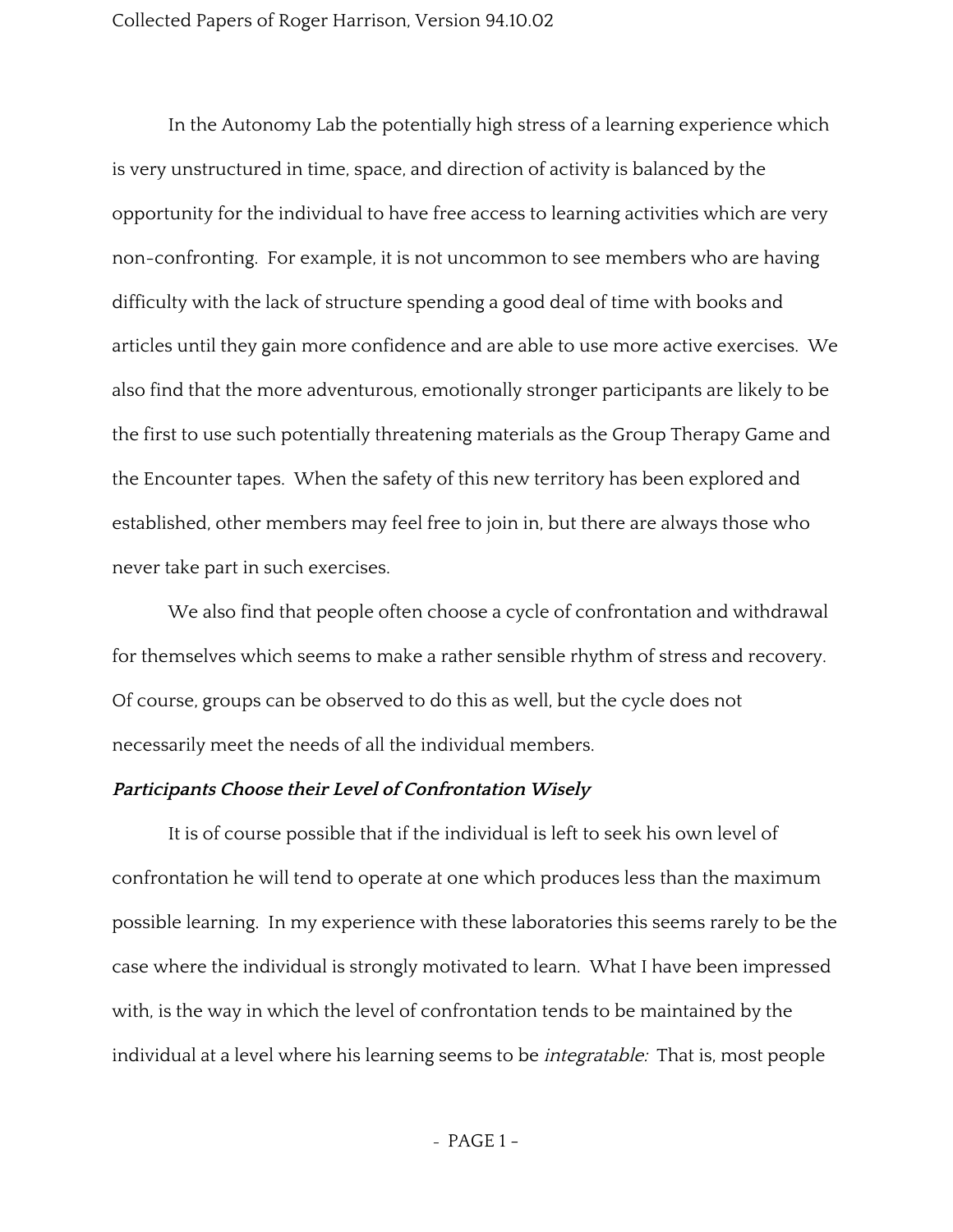seem to choose those experiences which take them on from where they are in a series of steps rather than in a great leap forward or "break-through".

A program in which the level of stress is self moderated in this way is not only safer for the individual, but probably results in a higher degree of retained and usable learning than more dramatic methods. One of the major advantages of the self directed learning design is the opportunity it presents for self-control of confrontation and stress. In my experience with this design I have seldom had cause to be concerned about the effects of psychological stress on individual participants. I could not make a similar statement regarding my experience with sensitivity training.

## **Evaluating Self Directed Learning**

## **What Good Is It?**

When I get to this point in the exposition of the Autonomy Lab to colleagues or clients, they are likely to raise a potentially embarrassing question. "It all sounds very good and quite effective," they say, "but of what real use is it likely to be? How many organizations do you know in the current economic climate who want to train their managers to be autonomous? The whole thing has a very anarchistic ring". Even those who see very readily the utility of this training to organization improvement usually say that as far as they can see the market is far from ready for it.

Constrained as I am to making my living from my consulting and educating activities, I find this kind of feedback rather depressing. However, I don't completely agree with it. It seems to me that on the contrary the laboratory design which I have described in this paper, and the many variations upon it which are possible, have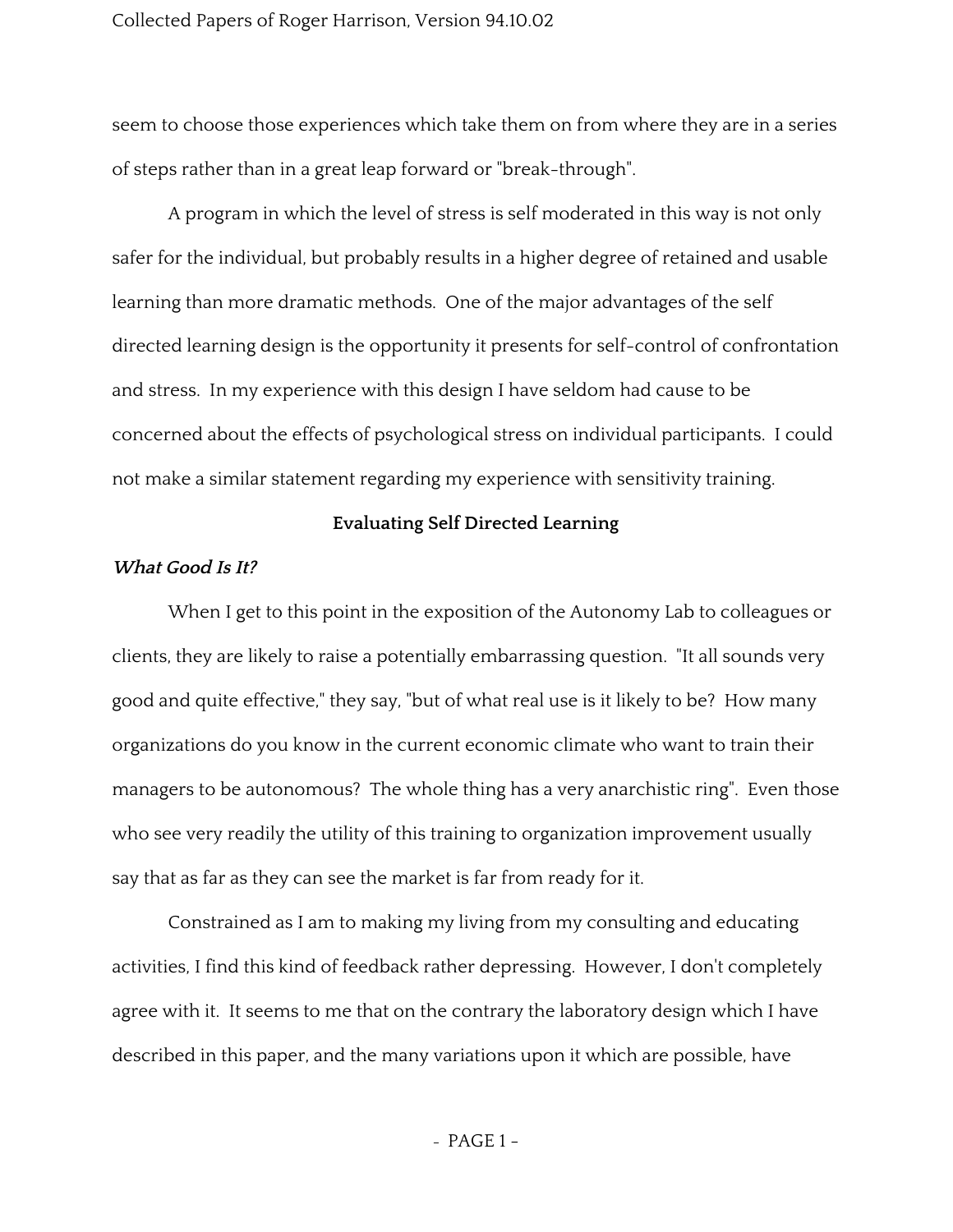substantial prospects for the short term, and an extremely bright future in the longer term.

Where my skeptical friends and clients are right is in suggesting that this particular laboratory design has not much to offer in educating managers to perform roles which are essentially bureaucratic in structure and process.

#### **Towards Learning Organizations**

Traditional management training is education for bureaucracy. It teaches the individual to look outside himself for the solutions to problems and for guidelines to action. These are amply provided by the bureaucracy in the form of job definitions, organization charts, procedural specifications and the like.

However, bureaucracy is under increasing stress from within and without. Donald Schon has very persuasively made the case in Beyond the Stable State (Schon, 1971) that the increasing rate of change in society, technology and in the marketplace means that bureaucratic organizations must increasingly give way to organizations which function as learning systems. And learning organizations require managers who can manage their own learning. The days when a highly centralized management could control or even adequately predict its environment are, I think, numbered. Attempts to deal with crisis by recentralization and increasing tight controls from the top will in the long run give way to movements towards building more flexible, internally committed organizations which adapt, innovate and change themselves more rapidly than could have been thought possible in the old style bureaucracy. The essential processes in such an active learning system seem to be as follows: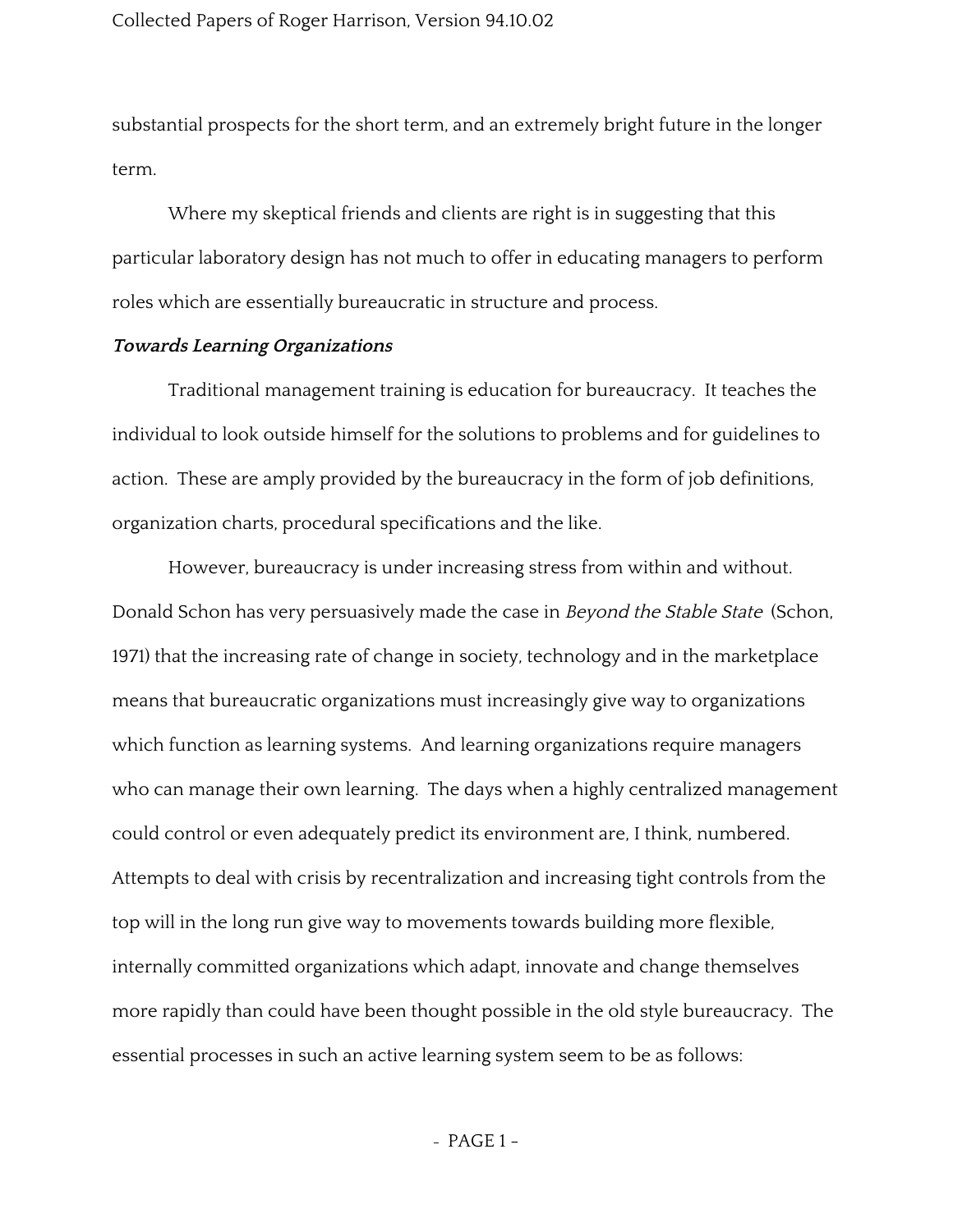- Goal directedness: an awareness of own goals and the mobilization of energy towards them.
- Active exploration of the environment and of one's own resources, leading to an increased awareness of alternative means to goals.
- Action upon the environment.
- The search for feedback, for knowledge of results, and the use of such information to modify action.

In order for organizations to function as learning systems in this way it is necessary that managers be adept in the use of such processes, and this is indeed what the Autonomy Lab is all about. No matter what the content of the learning resources which have been provided (and they could run the gamut from human relations to economics and production control), the self directed learning process remains the same.

# **Managerial Tasks Which Need Self Directed Learning Now**

Even now, at a time when economic and social difficulties are being dealt with by an attempt to increase control and direction from the top in most private and public organizations, there are parts of each of these organizations which either are or have a strong need to be non-bureaucratic in their structure and functioning. These are the parts which are in contact with the rapidly shifting, "turbulent" aspects of the environment, whether these be scientific and technological areas, marketing and purchasing functions, or social and governmental forces. Managers in these parts of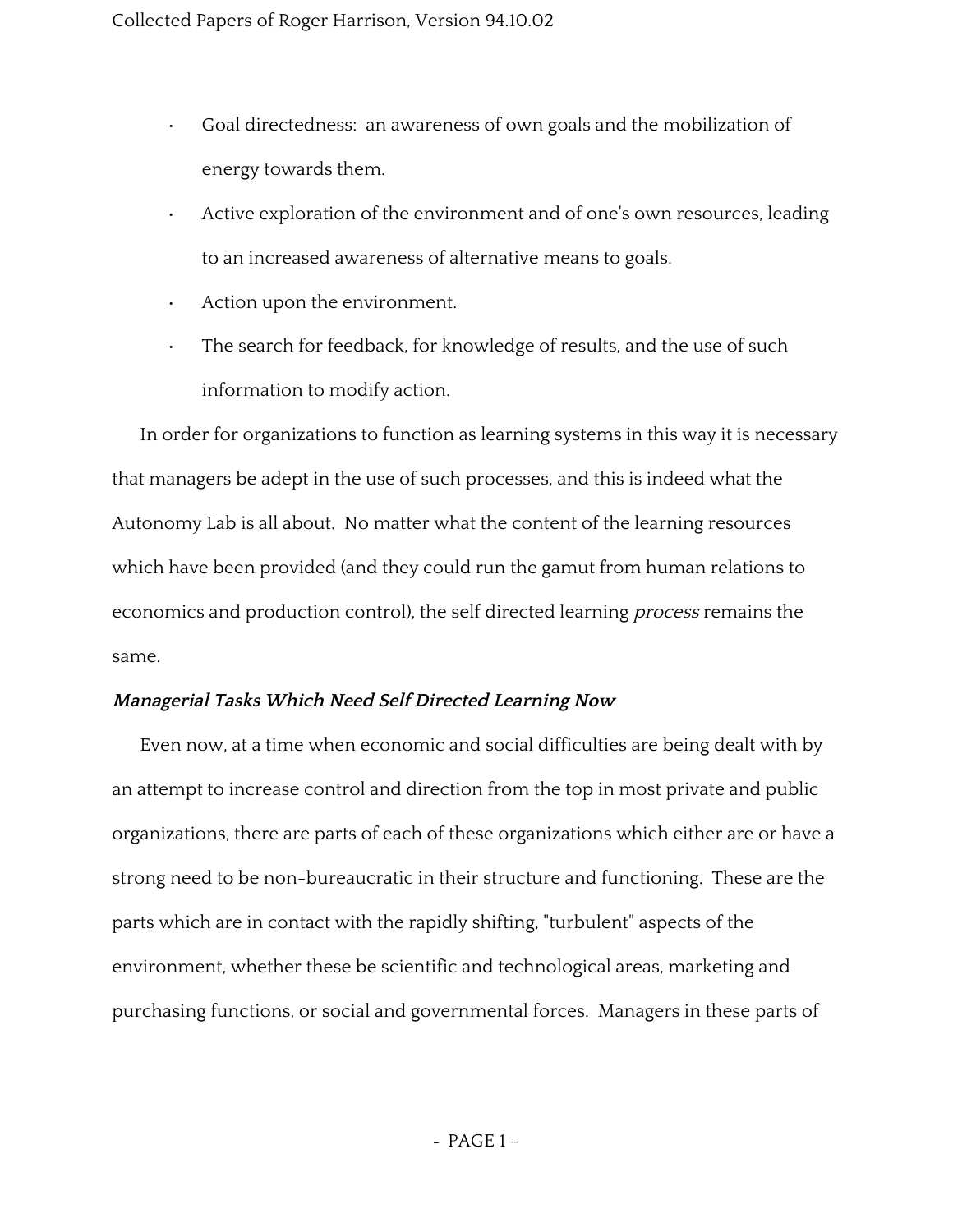organizations have a current and pressing need to become effective and autonomous learners.

There is also a growing category of managers who are given important job responsibilities which are essentially non-bureaucratic or perhaps anti-bureaucratic in nature. These are jobs which require one to function outside normal channels of communication, to exercise influence without authority, and often to operate in the spaces between more traditional and highly structured subunits of the organization. These are managers who may find themselves in coordinating and liaison work, in project management, in many kinds of technical staff work, and in organizational change roles. They, too have need for a high degree of autonomy, initiative and risk-taking in learning and in working with the individuals and units with which they interact in the organization. These people need today the kinds of education which our design makes possible in a number of content fields, and it is my hope that tomorrow they will be the ones who will help organizations to find ways to change themselves from bureaucracies to learning systems.

#### **Adapting Self Directed Learning to Other Content**

Whether or not one shares my somewhat gloomy prediction regarding the viability of bureaucracy in the medium to long term, there is another way of looking at the initiative and autonomy design which I believe worthy of careful study by those concerned with management education (or indeed, with higher education generally). I believe that almost any *applied* subject can be adapted with profit to the same basic design that I have used in the laboratories described here.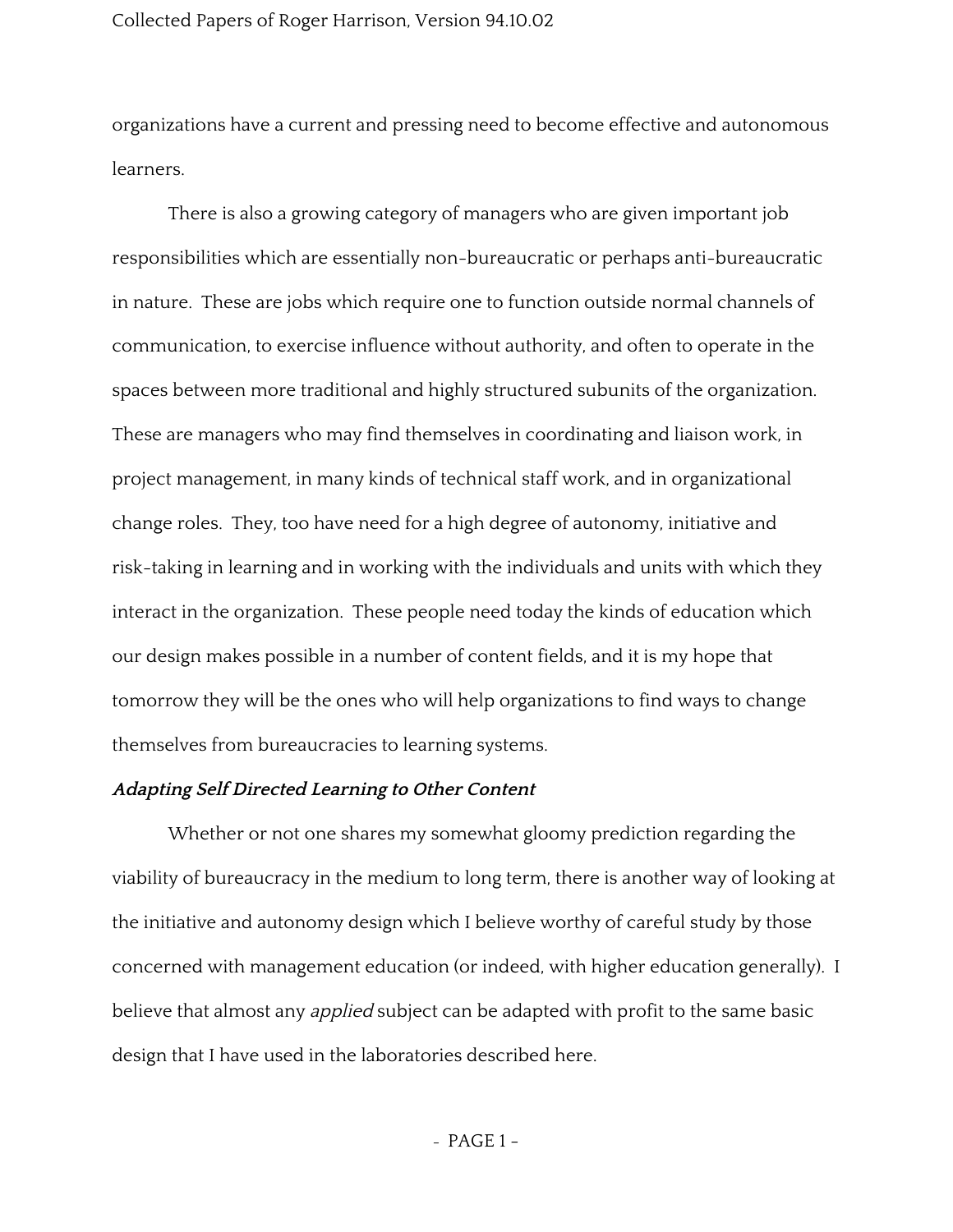Managers usually go on courses because they want to learn something related to their work. Typically the educator makes some guess as to what sort of work situations most of the managers are in and selects from among the things he knows those which he feels it would be good for them to learn. The success rate of these guesses does not appear to be very high. I believe the success of such courses in providing real help to managers could be dramatically improved if the resources were presented in a format similar to the design described above.

First, the manager entering the course would need to go through some sort of diagnostic procedure which would have to be carefully designed to relate the content of the course to his own difficulties, problems, opportunities or responsibilities in his job. The preparation of such diagnostic material is not familiar to most management educators and would probably be the most difficult phase of the course redesign. Such a task does not, however, seem to me to present any very formidable technical obstacles.

Resources for the course would be made available on a random access basis to the participants. These might include materials in a variety of media: books, articles, case studies, audio or video tape recorded lectures, and the educator himself. The diagnostic exercise would refer participants to particular learning resources according to the type and level of problem they presented, and the instructor would also serve as a guide to help match participant needs to learning resources. Participants could, as in the Autonomy Lab, be formed into mutual help and learning groups which would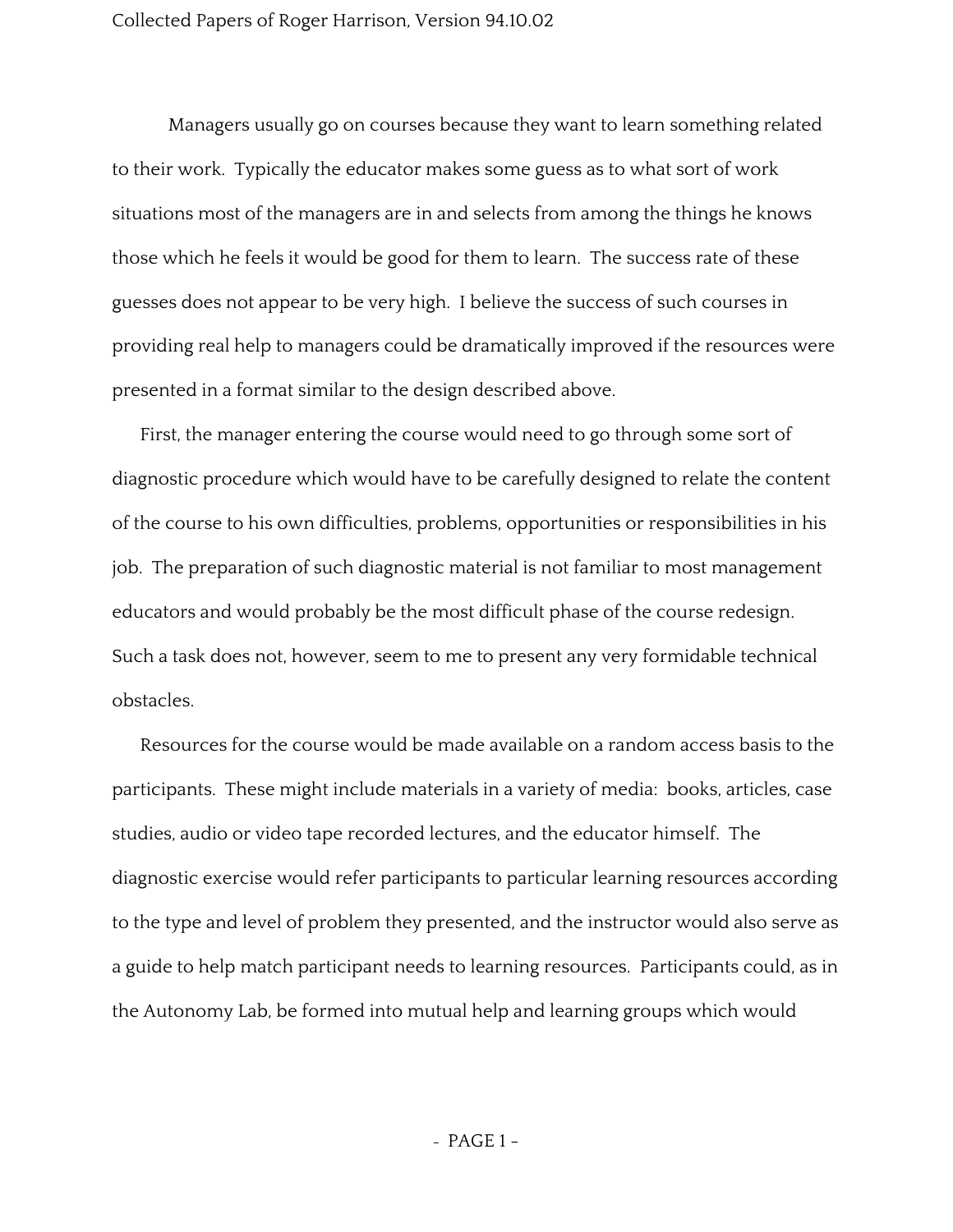exchange information about resources and perhaps assist one another in applying learning experiences in the course to individual back home problems.

Although there are some managers who will find this kind of learning design a bit difficult to get used to and to use effectively, prospective students are more ready for the design than educators are to give it to them. Partly this is a matter of developing the requisite technical and interpersonal skills to design and carry out such a learning experience, but perhaps more fundamentally it is a question of the personal needs for control and participation on the part of the educator, and of the level of preferred risk-taking and trust in the participants. Once a self directed learning activity is well launched, there may be very little for the educator to do. He needs to be available in case his expertise is required, but most of the time the participants are doing all right by themselves, and one feels distinctly redundant. Since many of us derive a good deal of the satisfaction that we have in education from the dependence of the students upon ourselves, this can for some educators be a rather depriving experience.

The same applies to the control of the learning process. In fact, we do not really control the learning process in most management education, but we do control the activities and the materials to which participants are exposed. In a self directed design, however, this control is given up at the outset and cannot be regained without a tremendous loss of confidence on the part of the participants, and loss of face on the part of the educator. This means that self directed education can be a rather risky business. If one gives up the responsibility to participants for determining their own